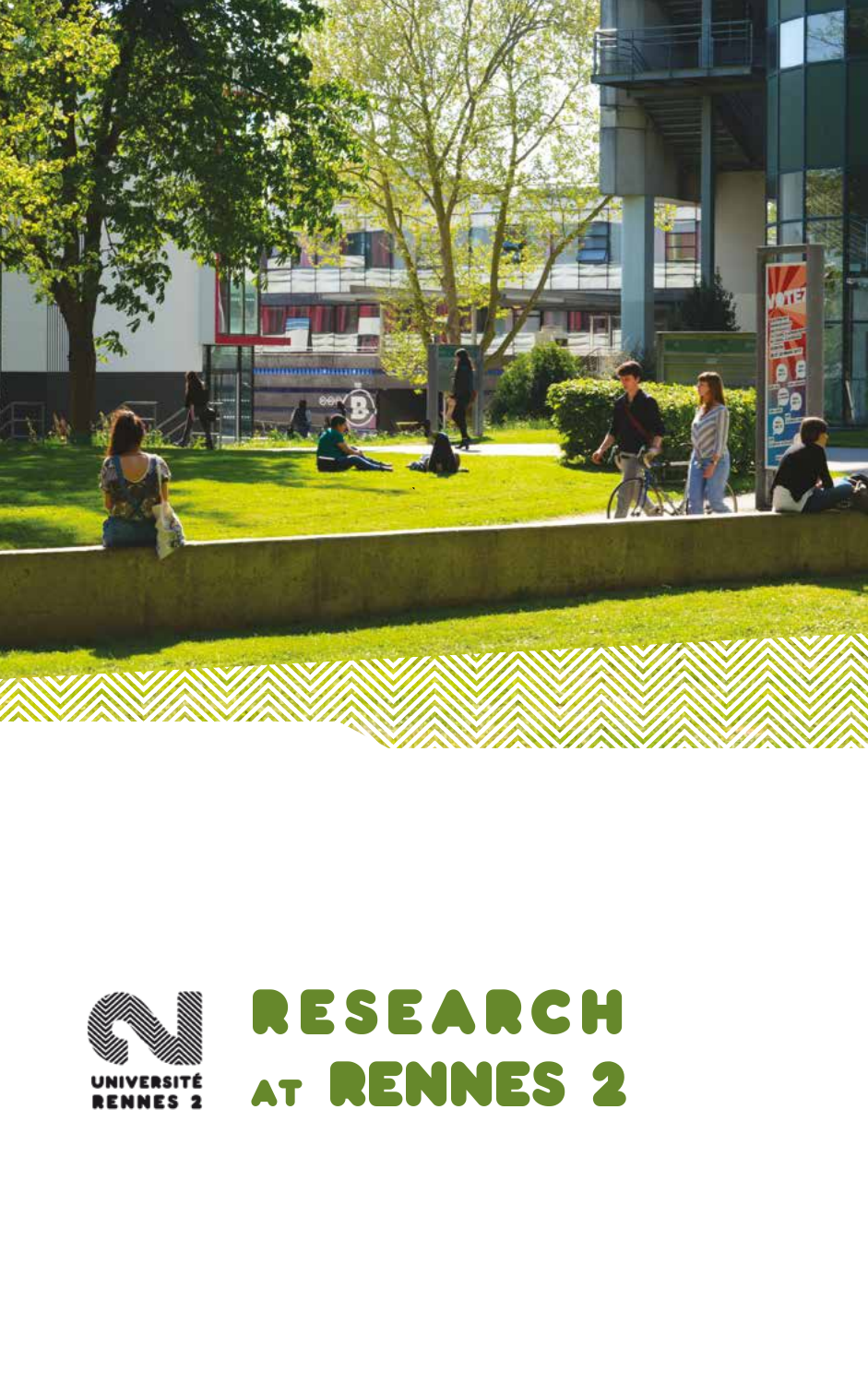# Rennes 2 University in figures

#### 550 researchers and lecturer-researchers

including 11 current or recent members of the French University Institute (IUF)

### 2 University Research Schools

#### 20 RESEARCH UNITS, including:

4 Joint Research Units (UMRs) with the French National Center for Scientific Research (CNRS) 6 multi-site Research Units

#### 2 partnerships

- INRIA MimeTIC project team
- UMR CNRS Arènes

#### **S00 PHD STUDENTS** (one third are international students) who mainly attend 3 DOCTORAL SCHOOLS

- Arts, Humanities, Languages (ALL)
- Societies, Time, Territories (STT)
- Education, Language, Interactions, Cognition, Clinic (ELICC)

#### 55 theses

#### &

#### 8 members of staff awarded research supervision accreditation (HDR) in 2020

Over  $\bullet,\bullet\bullet\bullet$  complete documents and 28,000 notes deposited on the open access HAL platform

40 INTERNATIONAL SYMPOSIA held every year on campus

**3 START-UPS** TerraClima Kermap Moovency

## lead institution for 7 current ANR projects

**BEAUVIATECH** (Jean-Pierre Beauviala and the Aaton company: audiovisual techniques and their uses, historic, aesthetic and practical modalities) • **EGR** (Ethnography of guerrilla groups and revolts) • **MATS** (Statistical Learning for Environmental Time Series) • **MOBIKIDS** (The role of urban educational cultures in the evolution of children's daily mobilities and life contexts) • **MODURAL** (Sustainable mobilities in Latin American metropoles: a comparative study of Bogota in Colombia and Lima in Peru) • **PANSER** (Southern natural heritage: a small-scale global history) • **PERI#WORK** (collaborative work spaces as nodes of a new mobility system outside metropolitan France)

# lead institution of 3 current European Union projects

COST **CONVERGES** (Creation of a European network for disseminating knowledge on the management of European riparian ecosystems and services) • Creative Europe **ARGOS** (Exploring different ways of observing and understanding the creative act in the performing arts) • RISE **ManaGlobal** (Globalized governance and local business practices in Africa and the Arabian Peninsula)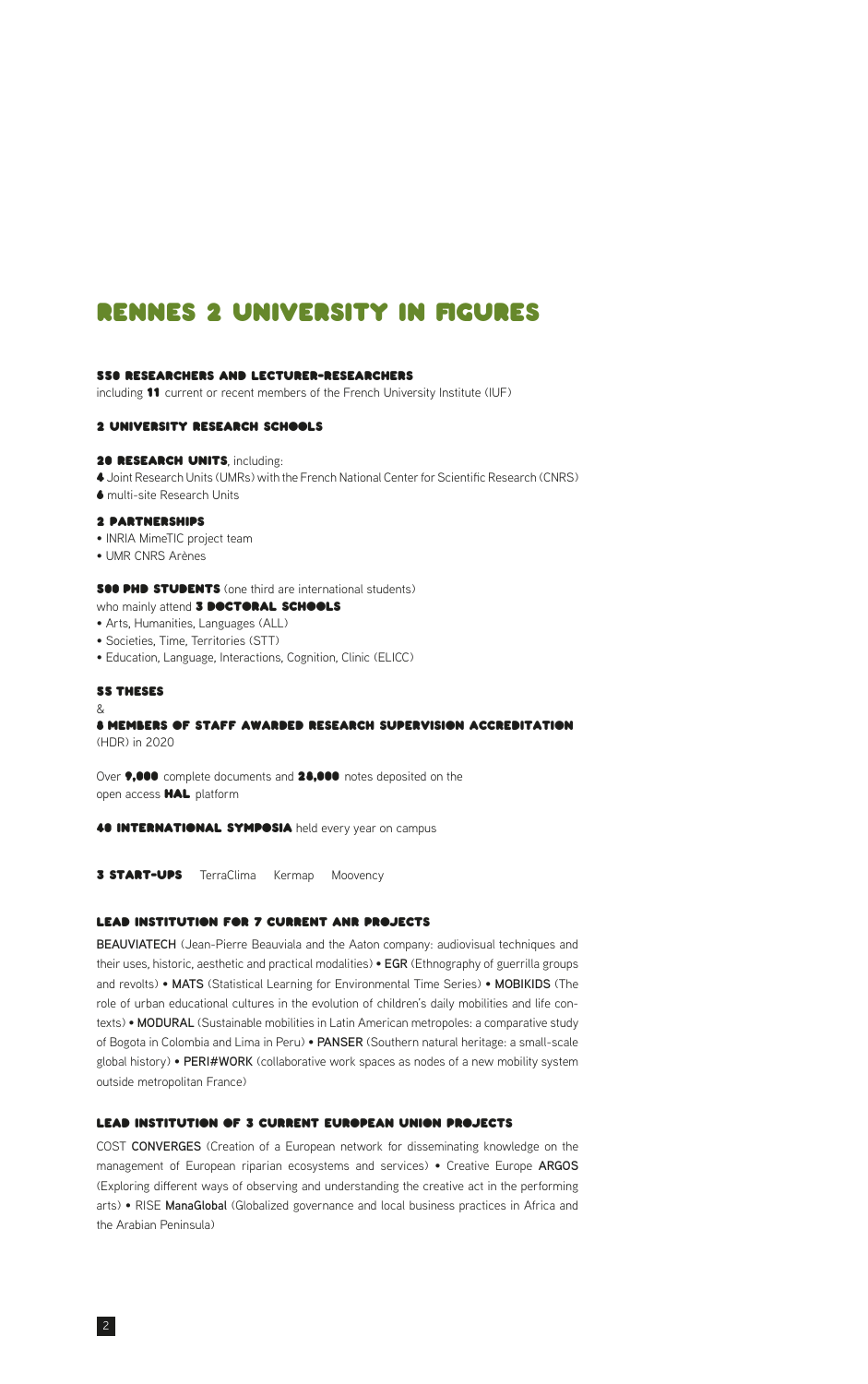# summary

### **Research Units (RU)**

- **Tempora**
- **Research Center in Archaeology, Archeosciences, History (CReAAH)**
- **Art History and Criticism (HCA)**
- **Practice and Theorie of Contemporary Art (PTAC)**
- **Arts: Practices and Poetics (APP)**
- **Center for the Study of Ancient and Modern Languages and Literature (CELLAM)**
- **Linguistics and Language Didactics (LIDILE)**
- **Center for Breton and Celtic Research (CRBC) Rennes**
- **English-Speaking Countries: Communities and Writing (ACE)**
- **Interlingual Research Center: Memories, Identities, Territories (ERIMIT)**
- **Spaces and Societies (ESO)**
- **Arènes (Politics, Public Health, Environment, Media)**
- **Multilingualism, Representations, Voices of the French-Speaking World, Interculturality, Communication and Sociolinguistics (PREFICS)**

- **Interdisciplinary Laboratory for Research on Societal Innovations (LiRIS)**
- **Research Center for Educational, Learning and Didactics (CREAD)**
- **Psychology Laboratory Cognition, Behaviour and Communication (LP3C)**
- **Psychopathology Research (RPpsy)**
- **Violences, Innovations, Policies, Socialisation & Sports (VIPS2 )**
- **Movement, Sport and Health Sciences Laboratory (M2S)**
- **MimeTIC**
- **Coastline, Environment, Remote Sensing, Geomatics (LETG)**
- **Mathematics Institute of Rennes (IRMAR)**
- **Scientific Interest Groups (GIS)**
- **Networks**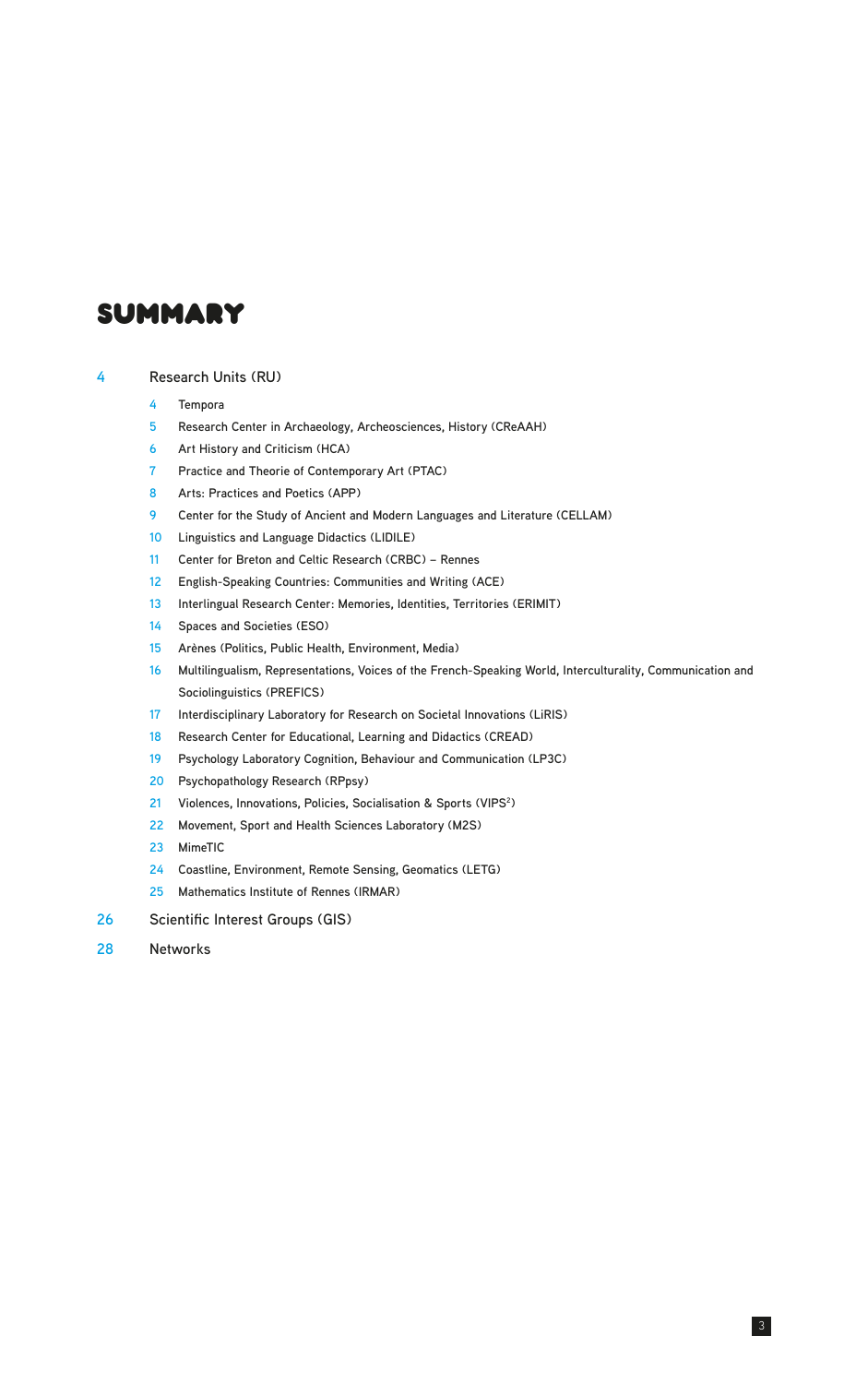<span id="page-3-0"></span>

#### **Director: Marie-Madeleine de Cevins**

Tempora's field of research can be defined as the history of facts and representations in Western societies from antiquity to the present day. The team is mostly made up of historians who maintain a fresh approach to their work through dialogue with researchers from other human and social sciences fields such as anthropology, political sciences or archaeology. Aware of the contemporary challenges of history, the team strives to actively participate in topical debates: the link between citizenship and secularism, the resurgence of populism and religious extremism, the social effects of the digital revolution and the relationship to natural environments.



Fra Mauro's planisphere (1459).

### Research Topics

**Effects of scale: from the local to the global.** By working at the regional scale (Brittany, in particular) as well as from a transnational approach (in Europe and other continents), and over long periods of time (from antiquity to the 21st century), Tempora pursues three fields of research: identity construction, the relationships between communities and territories, and trade networks and exchanges.

**Governing and being governed.** Rather than considering States and spiritual governments as unchanging monolithic realities, the Tempora team analyses their evolutions by narrowing the focus down to their shared continuous processes of construction and fracture. This construction of powers is approached from the following angles: States and Churches: institutional machinery and agent, exercise of authority and population control, dissent, rebellion and repression, wars and societies.

#### Keywords

history • government • communities and territories • conflicts • Brittany • identities • culture • citizenship • secularism • Churches • populism • extremism • digital • anthropology • political sciences • archaeology

#### Key Figures

31 lecturer-researchers 17 PhD students

46 associate members

**Socio-cultural knowledge and practices.** Cultures are developing in the reticulate networks of communities, powers, and trade exchanges, and it is important to understand their complexity. The laboratory's objective is to cross-relate some of the factors in the historical approach that are generally disjointed but underpin the same identities – always plural and often contradictory. These studies focus in particular on learning, writing practices and book cultures, gender, the body, appearances and identities.

#### N.B.

Tempora has access to the documentary resources of the **François-Lebrun Library** (18,000 works, oriented towards research in history from the Middle Ages to the present day. • The Scientific Interest Group (GIS) **Appearances, the Body and Society**, with over fifty members throughout Europe, is run by a Tempora member. • Tempora staff are also involved in two ANR projects: **PANSER** (Southern natural heritage: a small-scale global history) and **ACTEPI** (French episcopal acts of the Middle Ages: a multi-media edition and analysis). There is also a Tempora delegation at the French University Institute (IUF). • Each year, Tempora co-organizes **History Encounters**, an event aimed at the general public held at the Les Champs Libres venue in Rennes.

#### **CONTACTS**

Director: [m-m.de-cevins@univ-rennes2.fr](mailto:m-m.de-cevins%40univ-rennes2.fr?subject=) • Secretariat: [audrey.colloc@univ-rennes2.fr](mailto:audrey.colloc%40univ-rennes2.fr?subject=) Website: [international.univ-rennes2.fr/structure/tempora](https://international.univ-rennes2.fr/structure/tempora) • Twitter: [@EATempora](https://twitter.com/EATempora)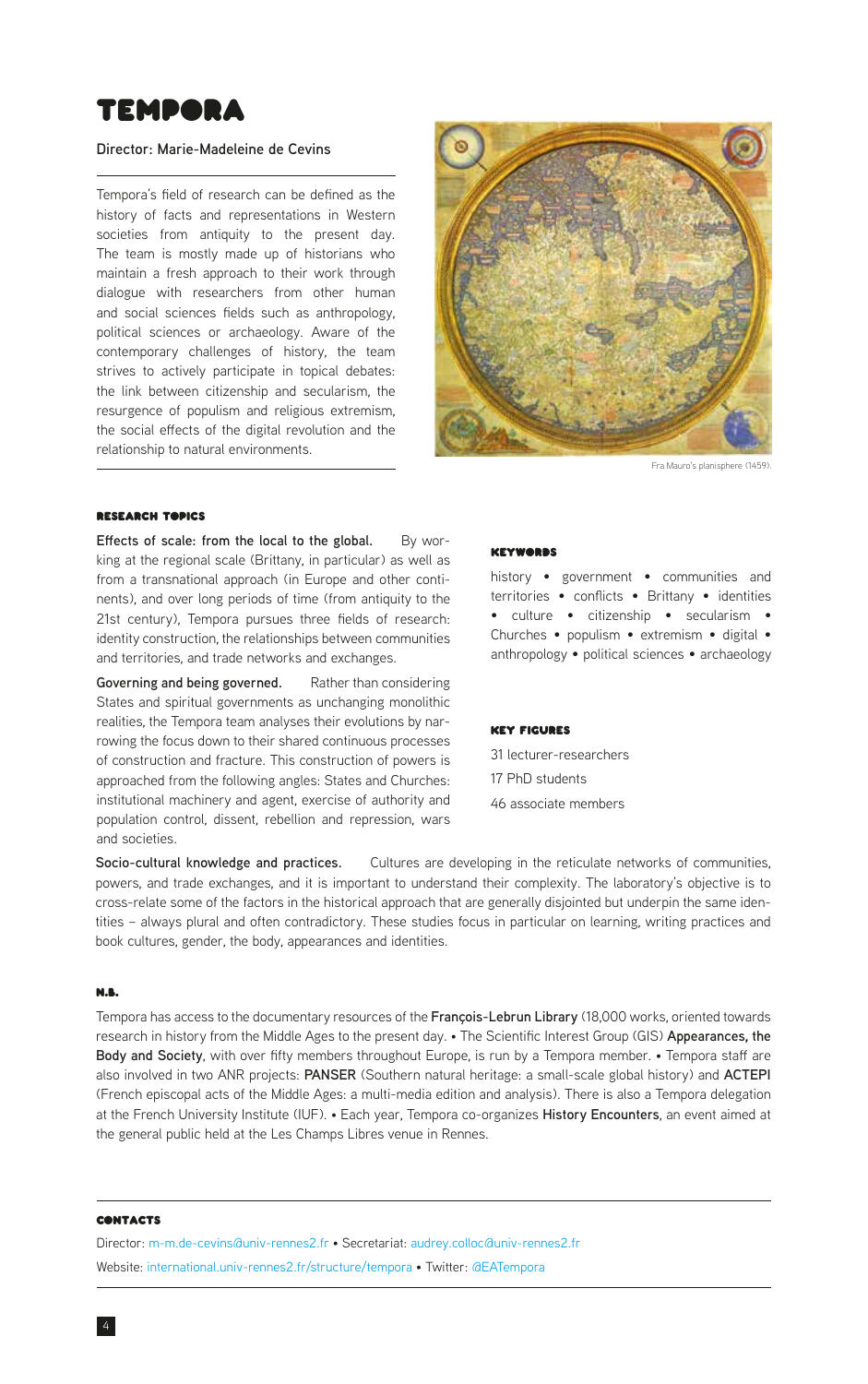<span id="page-4-0"></span>

**Director: Marie-Yvane Daire**

**Rennes 2 Component: The Merlat Laboratory in History and Archaeology (LAHM)** • **Director: Mario Denti**

Created in 1991, CReAAH is an interdisciplinary research unit at the intersection of social sciences, environmental sciences and physical and chemical sciences. Under the supervision of the French National Center for Scientific Research (CNRS), the universities of Rennes 1, Rennes 2, Nantes and Le Mans, the French Ministry of Culture, and with the French National Institute for Preventive Archaeological Research (INRAP) as a partner institution, CReAAH is characterized by its structuring and unifying position in a large north-western quarter of France. Its field of activity revolves around the study of changes in human societies over the very long term, from ancient prehistory to the early modern period, and covers a very broad geographical area. For France, this mostly involves the Atlantic Coast. CReAAH holds a prominent position in the national archaeological and archaeological sciences research landscape.

#### **RESEARCH TABICS**

**Archaeology of the sea and coastline:** appropriation, uses and management of resources and spaces.

**Architecture:** elite residences, farmhouses, archaeology of the built environment and 3D restitutions.

**Technology, Production, Energy:** history of technology and development of societies.

**Societies, Cultures, Identities:** names, bodies and ranks.

**Societies, Environments and Climates:** landscape changes, human mobility.

**Archaeology of Western France between protohistory and the early modern period:** the Iron Age in Western France.



Excavation of the Incoronata site (Southern Italy).

# **KEYWORDS**

prehistory • protohistory • Antiquity • Middle Ages • France • Western Europe • South-East Asia • Africa • North America • Central America • South America • the Mediterranean world • the Near and Middle East • interactions in natural environments and society • anthropization • biodiversity • environment • global climate change • geochemistry • archeometry • heritage • social anthropology

#### Key Figures

32 lecturer-researchers, 43 researchers (8 CNRS, 8 French Ministry of Culture and 27 INRAP), 34 research engineers, 1 assistant engineer • 14 lecturer-researchers at Rennes 2

15 PhD students registered at Rennes 2, two postdocs assigned to Rennes 2

4 university campuses: Le Mans, Nantes, Rennes 1 and Rennes 2

# N.B.

The **Methodological research** platform is a place for formulating ideas in the fields of experimentation, setting up repositories and databases, development, application and optimization of analytical methods, and modelling.

In terms of **international cooperation**, major research programmes are being developed in Europe, North and South America, Middle East, Asia and Africa.

#### **CONTACTS**

Director: [umr6566-creaah-direction@univ-rennes1.fr](mailto:umr6566-creaah-direction%40univ-rennes1.fr?subject=) • Secretariat: [annie.delahaie@univ-rennes1.fr](mailto:annie.delahaie%40univ-rennes1.fr?subject=) Websites: [international.univ-rennes2.fr/structure/creaah-lahm](https://international.univ-rennes2.fr/structure/creaah-lahm) **&** [creaah.cnrs.fr](https://creaah.cnrs.fr)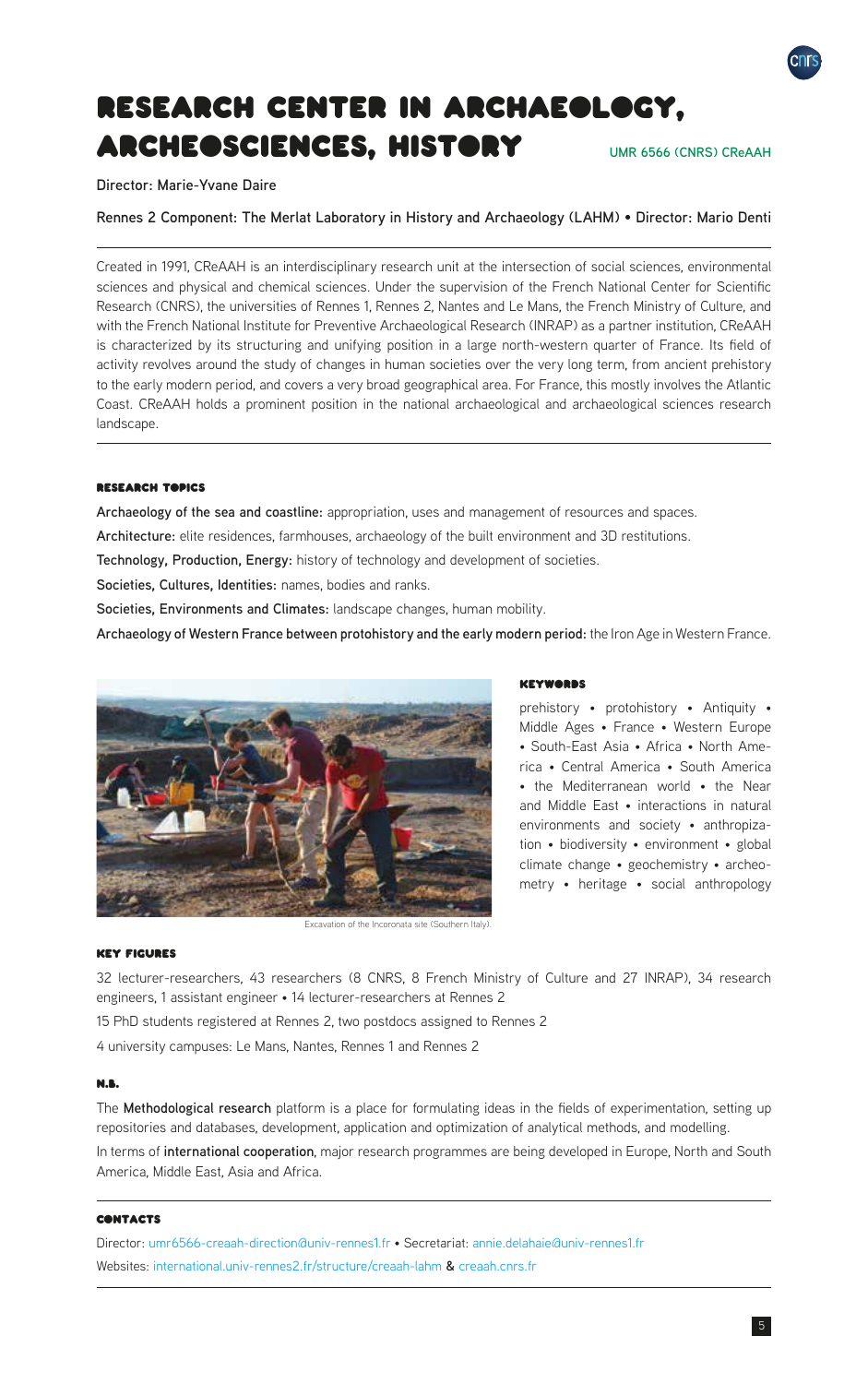# <span id="page-5-0"></span>Art History and Criticism

**Director: Hélène Jannière**

Enhanced by multiple methodological and disciplinary approaches, Art History and Criticism (HCA) creates interactions between a wide range of objects of research (visual arts, architecture, photography, music, archaeology, philosophy of art, literature) and their social, political and cultural contexts, from Antiquity to the 21st century. Through a decompartmentalized approach to research, HCA apprehends the notions of "arts" and "criticism" by exploring fields and corpora that more generally form part of the vast field of cultural history. It constructs a transhistorical and interdisciplinary area of debate that takes into account recent theoretical developments such as transnational approaches, visual studies and *Bildwissenschaft*, history of art and architecture criticism, art anthropology, gender and postcolonial studies.

# Research Topics

**Criticism and its objects of research: notions, boundaries, corpus.** In an original take on the object of "criticism" that draws from several fields (visual arts, architecture, photography, music, etc.) and intersects several disciplines, the research topic adopts a decompartmentalized and transversal approach that crosses methodologies and compares the histories of *forms* of criticism to build an innovative field of research on criticism and art criticism and, *in fine*, to conduct investigations on the historiography of criticism.

**Objects, sites and architecture: concepts and heritagization.** The second research topic deals with tangible culture and focuses on the phenomena of

recognition, transmission, conservation, restoration and enhancement. It questions the political, cultural and social mechanisms at the origin of re-appropriation actions, (re)valorization and re-creation strategies, the project actors and scales, and finally the impact of these actions on their social and cultural environment.

**Political History of the Arts.** This research topic fits the history of the arts into a paradigm where categories such as " race", "gender" or "class" – conceived in a non-essentialist manner as historical, political, social and cultural constructions – allow the link between the arts and politics to be rethought.

**Interactions: philosophy of art, music, text, image.** An intellectual space for intersections and interdisciplinary thought, the fourth research topic is part of a double horizon, that of the hybridization, fringing or fusion of the arts, that of the specificity or radicality of each art. It is intended to be a space for both historical and aesthetic theorization of the relations among the arts and between the arts and thought.



#### **KEYWORDS**

art history • art criticism • architecture criticism • visual studies • aesthetics • cultural studies • gender studies • exhibition • performance • urban and industrial heritage • archaeology • postcolonial theories • reproducible image • music

#### Key Figures

21 lecturer-researchers 35 PhD students 2 postdocs

## N.B.

HCA is associated with the **Archives of Art Criticism (ACA)** Scientific Interest Group (GIS), with different European projects such as **PRISME** (acaprisme.hypotheses.org), with the ANR project and international research network **Mapping Architectural Criticism** (mac.hypotheses.org) as scientific coordinator, with the H2020 project **ECHOES** (projectechoes.eu), and as a partner in the musicology research programme **Ricercar**, Corpus of anonymous masses of the 15th century (CESR, University of Tours).

#### **CONTACTS**

Director: [helene.janniere@univ-rennes2.fr](mailto:helene.janniere%40univ-rennes2.fr?subject=) • Research Unit: [laurence.bouvet-leveque@univ-rennes2.fr](mailto:laurence.bouvet-leveque%40univ-rennes2.fr?subject=) Websites: [international.univ-rennes2.fr/structure/hca](https://international.univ-rennes2.fr/structure/hca) **&** [ea1279.hypotheses.org](https://ea1279.hypotheses.org)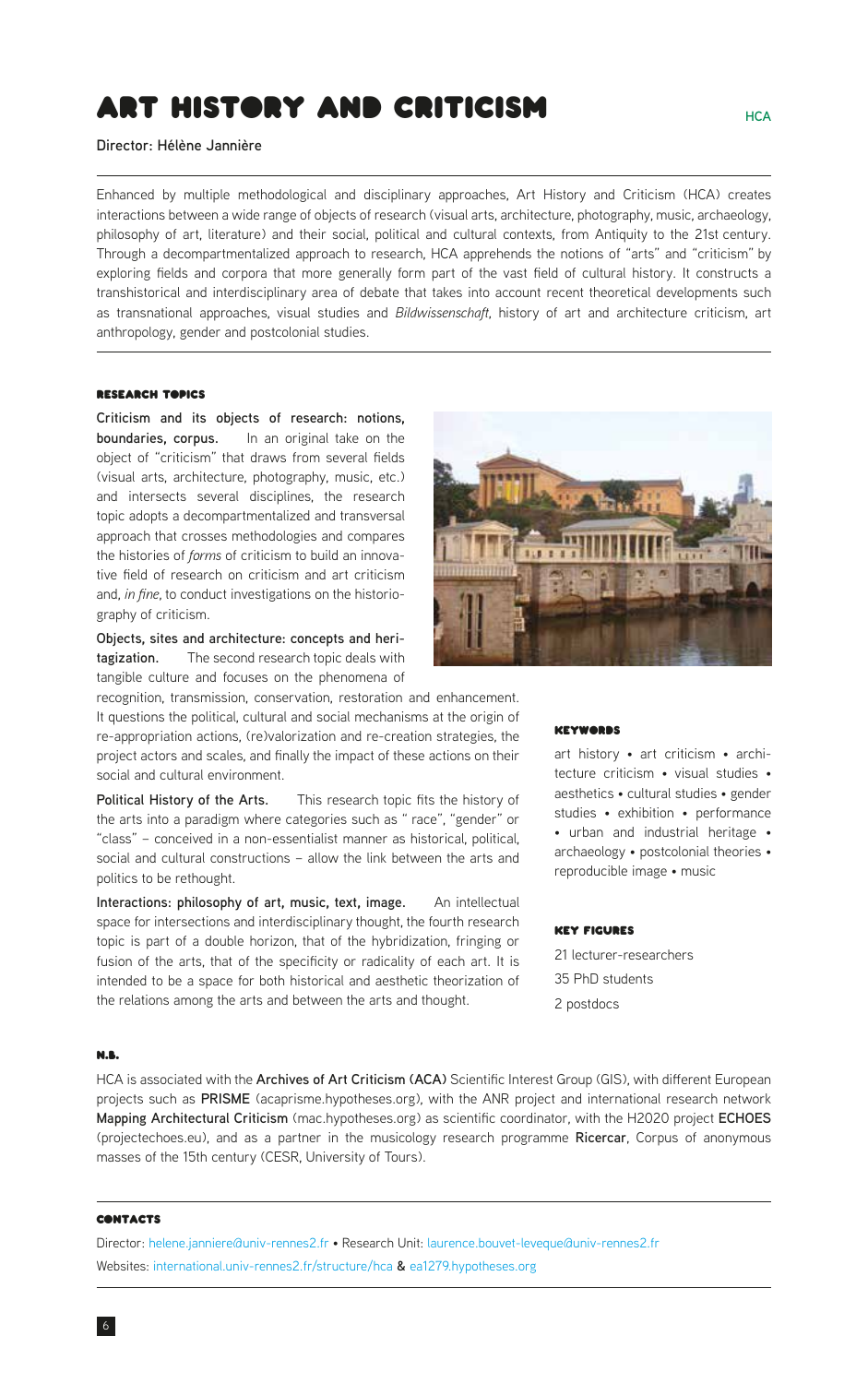# <span id="page-6-0"></span>Practice and Theorie of Contemporary Art

**Director: Sandrine Ferret**

PTAC observes and examines the profound changes that contemporary art has undergone since the 1950s and 1960s, in its forms and techniques as well as in the relationships it establishes with reality. The team, made up of lecturer-researchers, PhD students and artists, conducts transversal projects in the visual arts, art history, aesthetics, and human and social sciences applied to the arts. The laboratory explores these transformations of the arts by focusing on certain media considered to be particularly indicative of the shifting borders of art territories: the artist's book, artists' editions, exhibitions, performance, and design.

# Research Topics

Art as production. Changes in the nature and status of the work of art and redefined relationships between artistic practices in the course of the 21st century mean that creation must be understood as a process. New forms have been invented, notably through books. But what are the new issues raised by the dissemination of artistic production that must be confronted by the creators and theoreticians of art?

Art and politics. In the era of globalization, is it conceivable to think that art can hold real critical power and testify to political efficacy? There is little doubt that, be they public or discreet, the

most diverse artistic gestures (photography, performance, video, installation, etc.) are now occupying the public space to give it back its strength of resistance in the face of authority. But if this is to be a possibility, what conditions need to be in place?

**Art and epistemology.** Art researchers take a genuine interest in the human and social sciences, along with other disciplines like mathematics, information and communication sciences and technologies, life sciences, sociology, ecology, political sciences, and psychology. But what methodological contributions and appropriations do these other disciplines bring to the table? What is the future of methodologies developed specifically for carrying out art research or artistic practice?

PTAC focuses on the various implications involved in drawing from other disciplines in order to understand art and its current theories.

#### **Keywoons**

contemporary art • artistic practice • artist's editions and artists' books • design • the body and power • public space • territories • art criticism• writings and speeches by artists

#### on the Villejean campus

The **Art & Essai** gallery is an exhibition and screening space for the contemporary arts scene. Under the direction of the cultural service, the gallery organizes four to five exhibitions a year, with monographic or collective projects by guest curators. The programme is managed by a lecturer-researcher from Rennes 2.

The **Cabinet du Livre d'Artiste (artist's book cabinet)**, created in 2006, is a multipurpose space for archiving, exhibiting and reading in the arts, with over 4,000 titles freely available for consultation. Dedicated to the phenomenon of the artist's book, the Cabinet was awarded the CollEx label (outstanding collections for research) in February 2018.

**Écrans variables (Variable Screens)** are held four times per year at Le Tambour (a 300-seater auditorium). These screenings take an open look at a broad spectrum of moving images, from avant-garde cinema to documentary, video art, and experimental art.

#### **CONTACTS**

Director: [sandrine.ferret@univ-rennes2.fr](mailto:sandrine.ferret%40univ-rennes2.fr?subject=) • Websites: [international.univ-rennes2.fr/structure/ptac](https://international.univ-rennes2.fr/structure/ptac) **&** [ptac.hypotheses.org](https://ptac.hypotheses.org)



View of the exhibition *Felice Varini, quatre cercles à cinq mètres*, in partnership with Frac Bretagne, Art & Essai gallery - University Rennes 2, 2017-2018.

#### Key Figures

20 lecturer-researchers 24 PhD students

**PTAC**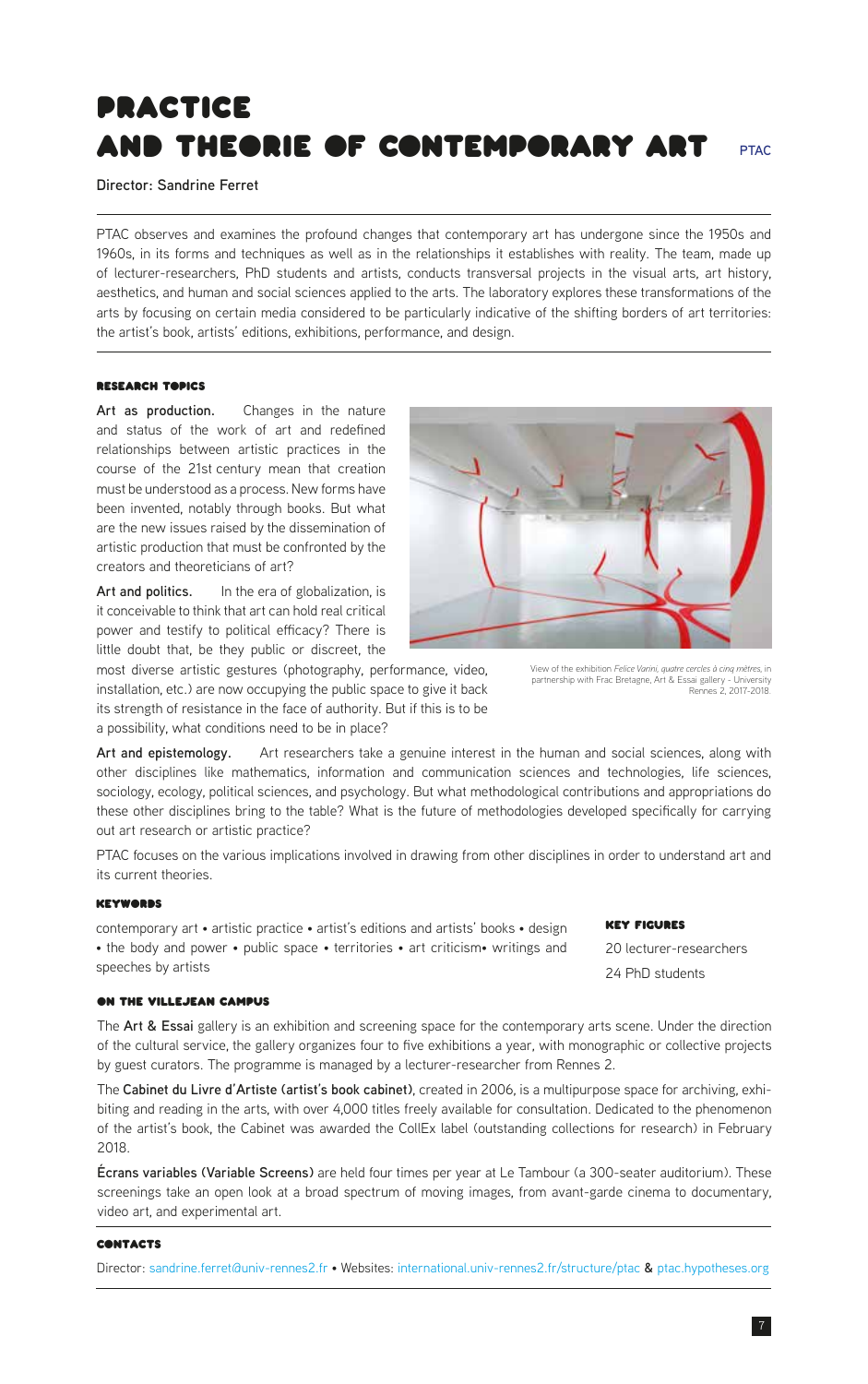# <span id="page-7-0"></span>Arts: Practices and Poetics

**Director: Antoine Bonnet**

The three APP laboratories focus primarily on contemporary artistic and cultural creation in its various aspects. They are organized around a main programme with "change" as the common denominator: TECHNES for cinema, Changes 20/21 for music, and Historicity and changes in the creative act for theatre. A synergy exists between activities in several fields of research, for example, TECHNES and Changes 20/21 around new technologies, Changes 20/21 and Historicity and changes in the creative act around the act of creation.

# **RESEARCH TABICS**

By collectively rethinking techniques, history and aesthetics, the members and partners of the **TECHNES** programme aim to gain more in-depth knowledge of technological changes and their interactions with the theories, aesthetics and practices of cinema. In recent years, most of the laboratory's work has been dedicated to a programme that questions the changes involved in the transition to digital: Audiovisual techniques and their uses: history, epistemology, aesthetics.

Musical research activities come together around the **Changes 20/21** programme, which is particularly interested in the fragmentation that appeared in the 20th century, the effects of which are now becoming increasingly noticeable. The main themes are changes in musical behaviours (creation, performance, listening) and their aesthetic challenges, the impact of new technologies (automation, immersion, interaction), world music in the face of globalization (emergence of new ethnomusicology research objects).

#### Keywords

arts • transdisciplinarity • creation • theatre • contemporary art • music • cinema • invention-creation • techniques • careers • machines • television • digital • artistic practices • editing • publication • ethnomusicology • globalization

#### Key Figures

22 lecturer-researchers 32 PhD students



La Région centrale by Michael Sno

**Historicity and changes in the creative act.** This programme addresses theatre research on the renewal of the creative act and the changes in European artistic practices. This transdisciplinary programme is organized around five ideas: analysing creation processes, archiving these processes, historical and theoretical approaches to cultural and artistic hybridizations, analysing artist discourse, writing the history of time into the field of performing arts.

### N.B.

A transdisciplinary group of researchers from APP and Psychopathology Research (RPpsy), in collaboration with the Department of Psychoanalysis from University Paris 8, **Kairos** develops four-year programmes on artistic creation, punctuated with study days, colloquia and collective publications. Since 2010, programmes have included Rehearsal and Creation, The Body and Artistic Creation, and currently Artistic Creation, Crisis and Malaise in Civilization.

The ANR programme **BEAUVIATECH** aims to problematize, through a historical, epistemological, aesthetic, and socio-professional viewpoint, the place occupied by technology cinema history and theory. It uses Aaton company archives deposited at the Cinémathèque Française by Jean-Pierre Beauviala, its founder and director from 1971 to 2013.

#### **CONTACTS**

8

Director: [antoine.bonnet@univ-rennes2.fr](mailto:antoine.bonnet%40univ-rennes2.fr?subject=) • Website: [international.univ-rennes2.fr/structure/app](https://international.univ-rennes2.fr/structure/app)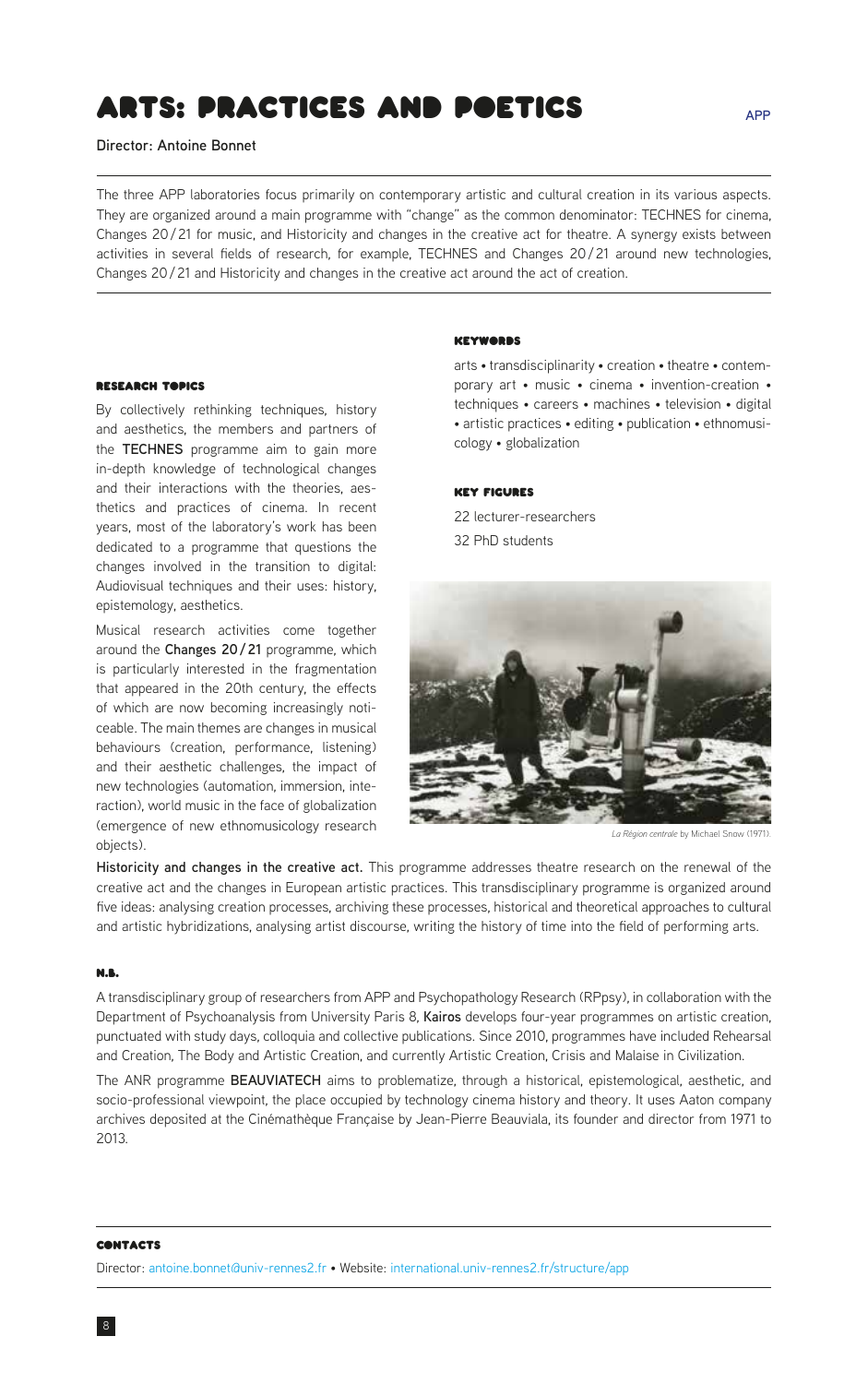# <span id="page-8-0"></span>Center for the Study of Ancient and **MODERN LANGUAGES AND LITERATURE** CELLAM

**Director: Christine Ferlampin-Acher**

CELLAM brings together researchers in French, Spanish, Italian, English, German, Arabic, Greek and Latin languages and literatures, as well as in comparative literature, with a strong multidisciplinary and trans-secular perspective. It focuses on the transmission processes that make up the history of written culture, poetic interpretation of texts from a history of reading modes perspective, interactions between literary theory and the humanities, and creative and critical relations between literature and the other arts. In other groups, research is developed specifically in text publishing (Digital Readings and Mediations), late Arthurian literature in Europe (Center for the Study of Medieval Texts, CTEM), Renaissance Poetics (Romanists), the relations between written culture and society in the Hispanic world (Study and Research Group on Written Culture and Society, GRECES), historical and comparative poetics (Phi group), and Ancient Literature (*Mouseion*).

### Research Topics

Literatures and editorial mediations (media, manuscripts, books, digital) • Poetics and hermeneutics Literature and Human Sciences • Literatures and Arts

#### **KEYWORDS**

French literature • comparative literature • German, English, Spanish, Italian, Arabic literatures • ancient literatures • the Arthurian "subject" from the Middle Ages to the present day • medieval, modern and contemporary literatures • francophony • trans-secularity • linguistics • French language study • text edition • digital • gender • literary theory and criticism • poetics • didactics • literature and politics, history economics, philosophy • literature and music, painting, cinema • photo-literature

# N.B.

**Scientific meetings** are regularly organized by CELLAM'S different groups: "Meet ups around the classics" (*Mouseion* group), • Seminar on medieval onomastics (CTEM), • Seminar "Literary and artistic work" (Romanists group), • Seminar "Collections, archives and children's and youth literature (GRECES).

**Projects** in progress: From the imaginary reader to the real reader: analysis of the reception of enriched literary works • Research logs on Louis Guilloux • The collection as an editorial phenomenon (Europe/the Americas, 18TH-21sT CENTURY) •



Rogier van der Weyden, *The Magdalene Reading* (*c.* 1435-1438; detail).

#### Key Figures

41 lecturer-researchers 37 PhD students

Masculinities • The literary exegesis of ancient texts: lexicon, methods, issues • History and historiography of spiritual literature in Modern Times in France • Literature and didactics: language, literature, experimentation and transmission • Ethics and universalism in the reflection of Arab thought • Philosophy and fiction: from Antiquity to the Renaissance • Literature and Economics: poetics and the representation of crises • Phlit: repository of ancient and contemporary photo-literature • Authority, public space and community: moralist postures.

Three projects were carried out within the framework of the **French University Institute (IUF)**: Music criticism in the 20th century (2011-2016) • Late Arthurian Literature in Europe (2012-2017) • "Literature on Credit". The Contemporary European Novel and the Fiduciary Paradigm (2015-2018).

#### **CONTACTS**

Director: [christine.ferlampin-acher@univ-rennes2.fr](mailto:christine.ferlampin-acher%40univ-rennes2.fr?subject=) • Assistant Director: [claire.lesage@univ-rennes2.fr](mailto:claire.lesage%40univ-rennes2.fr?subject=) Website: [international.univ-rennes2.fr/structure/cellam](https://international.univ-rennes2.fr/structure/cellam)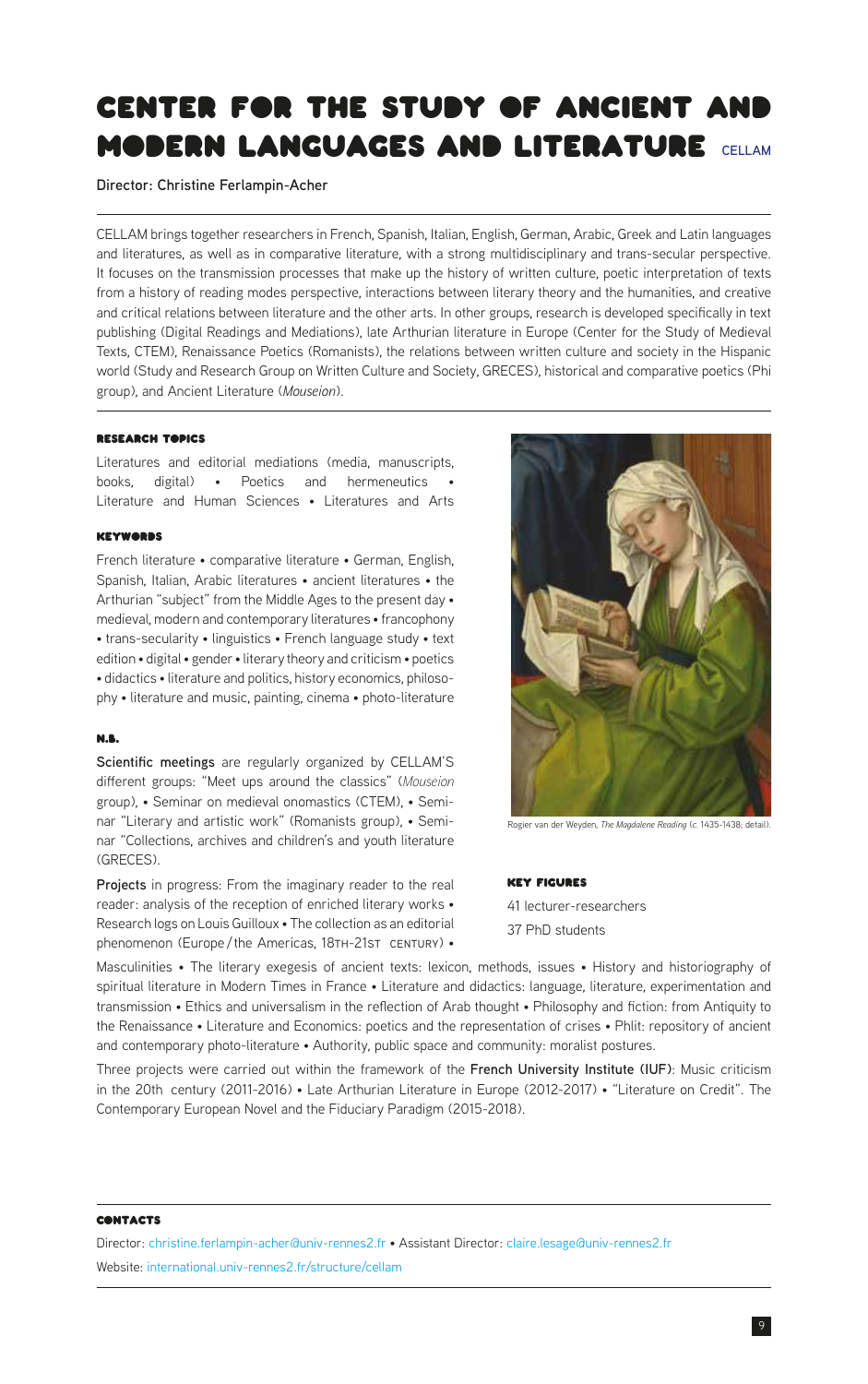# <span id="page-9-0"></span>Linguistics and Language didactics

**Director: Élisabeth Richard LIDILE**

LIDILE analyses language activity, description and formalization, in the variety of its modes or fields of application and through the diversity of natural languages. The team has three scientific objectives. (1) To develop well-founded epistemological and methodological expertise in the field of language sciences and its related disciplinary fields (linguistics, cognition and computer science). (2) To create synergy based on common approaches such as language description, discourse analysis and translation studies. (3) To support an approach based on the transfer, application and development of research towards academic training and occupational sectors (processing and exploitation of metadata, language teaching, etc.).

#### Keywords

phonetics • syntax • discourse • oral language • specialist language • corpus linguistics • translation • language engineering• ICTT (Information and Communication Technologies for Teaching) • Foreign Languages Teaching • French Language Teaching (French as a Mother Tongue Language (FLM) / French as a Foreign Language (FLE) / French as a Second Language (FLS)) • multilingual toponomy • LANSAD (Languages for Specialists in other disciplines)

# Key Figures

23 lecturer-researchers 13 PhD students

# Research Topics

**Studies of Applied Linguistics** (ELIA) is a structural research topic for all the unit's activities and addresses the general question of studying language in context. Linguistic anchoring guarantees that scientific activity is coherent and allows research to be transferred for use in language teaching, translation and linguistic engineering.

**Language Teaching and Multimedia** (DiLeM) is a research topic that aims to structure and develop research in language teaching (Arabic, Chinese, English, German, Spanish, French as a Foreign Language (FLE)). The group develops working themes related to the LANSAD (Languages for Specialists in other disciplines) sector and the research work is rooted in applied research and action research.

**Specialized translation, language engineering and terminology** (TRASILT) is a research topic that integrates new issues related to current and foreseeable developments in key areas such as the automatic processing of natural languages, computer-aided writing, controlled languages, and the impact of these developments on the practice of translation and multilingual and multimedia communication.

to do things with Words

How

# **CONTACTS**

Director: [elisabeth.richard@univ-rennes2.fr](mailto:elisabeth.richard%40univ-rennes2.fr?subject=) Website: [international.univ-rennes2.fr/structure/linguistics-and-language-didactics-lidile](http://international.univ-rennes2.fr/structure/linguistics-and-language-didactics-lidile)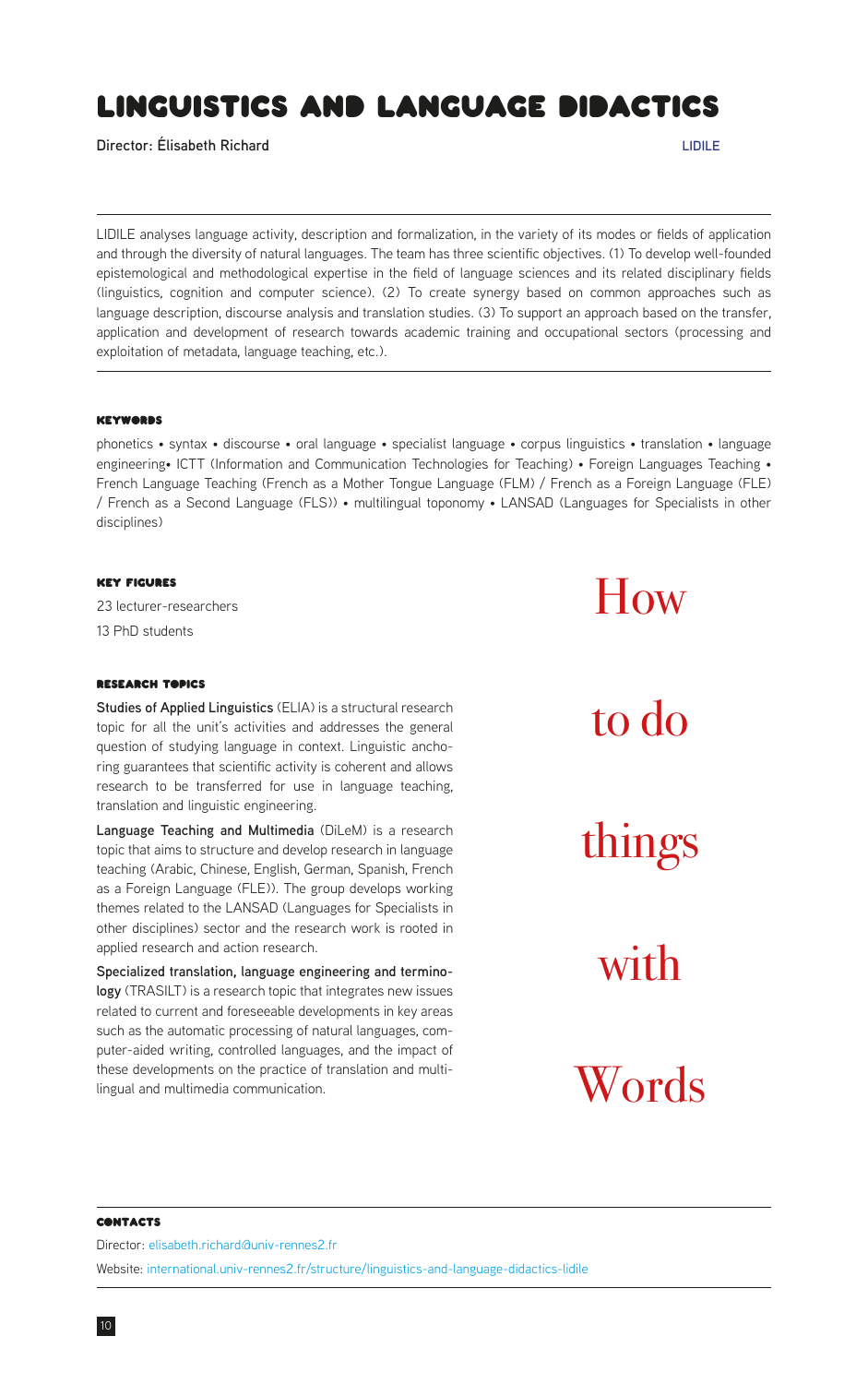# <span id="page-10-0"></span>Center for Breton and Celtic Research - Rennes

**Director of the Rennes 2 Component (CRBC Rennes): Stefan Moal**

With departments on campuses of the universities of Western Brittany (Brest) and Rennes 2, the CRBC is a multidisciplinary laboratory that studies mainly Celtic cultures, languages and identities. It is the only laboratory in France to work on the Celtic area in its entirety, in all its historical depth and in all its dimensions (linguistic, cultural, social, political), all of which contributes to its high level of national and international visibility The research activities of the CRBC Rennes are carried out within three teams whose different approaches keep enriching the joint scientific project: Breton and Celtic, Irish Studies Center, and Research Team on National Minorities and Ethnicities.

#### Research Topics

The **Policy and Configuration of Identities** general programme is divided into two research topics: *The dynamics and fluidity of social constructions* and *The test of the Other: language, transmission, meaning*. Identities are questioned as the result of different social, political and cultural practices, and of different discourses and forms of self-expression. This includes the field of literary or artistic creation and the question of language/languages and their forms, uses and evolutions. Identity transformations, fabrications and reconfigurations play out at the interface of practices and their associated discourse, and define the history of human societies. Our three teams are involved in this programme.

The research by the **Breton and Celtic** team addresses all aspects of Breton and Celtic linguistics (including Old Breton, Middle Breton, comparative grammar, and dialectology), modern and contemporary Breton literature (written and oral literature), and bilingual teaching. This work is regularly presented in various symposia, seminars and study days organized by the team.

The Rennes 2 Irish Studies Working Group came out of the **Center for Irish Studies** created in 1975. It brings together lecturer-researchers, postdocs, PhD and Master's students whose research focuses on Irish history, culture and language. It has strong research collaborations with many universities such as Queen's University Belfast and the National University of Ireland Galway, providing opportunities for young researchers to conduct their research in Ireland. It also supports and encourages co-directed or co-supervised theses.

The Research Team on National Minorities and Ethnicities (**ERMINE**) studies identity and minority issues according to three perspectives: theoretical, comparative and regional. Monthly seminars are held on the following themes: embracing diversity, observing the world, thinking about contemporary Brittany.

# N.B.

Since 2019, Rennes 2 has been hosting the **EIRE** (Irish Studies: networks and challenges) Scientific Interest Group (GIS). This network federates the research conducted in 22 partner universities in France and Ireland on Irish questions approached from a genuinely interdisciplinary angle (diaspora, migration, economics, human and linguistic rights). • The Rennes 2 university library (BU) houses a large collection of **Breton and Celtic material** with the Brittany and Celtic countries/Breizh ha broioù keltiek space which contains about 15,000 books and 50 open access journals, and a research space called **KLASK** that includes dissertations, theses, Celtic Studies diplomas, etc. In addition, the BU holds a valued Celtic collection of **rare works**, some of which have been digitalized and are accessible online.

### Weywoone

Brittany • Breizh • brezhoneg • Regional languages and civilizations • oral and written literature • comparative grammar • political and institutional history • social history • ethnicity • identity • linguistic

### Key Figures

2 sites: Brest and Rennes 8 lecturer-researchers at Rennes 2 14 PhD students registered at Rennes 2

# **CONTACTS**

Director: [stefan.moal@univ-rennes2.fr](mailto:stefan.moal%40univ-rennes2.fr?subject=) Website: [international.univ-rennes2.fr/structure/crbc](https://international.univ-rennes2.fr/structure/crbc)

M. Bodlore-Penlaez, E. Chartier-Le Floch, D. Kervella, *Atlas des mondes celtiques* (Spézet, Coop Breizh, 2014).

ethnology • Ireland • Irish studies • tangible and intangible heritage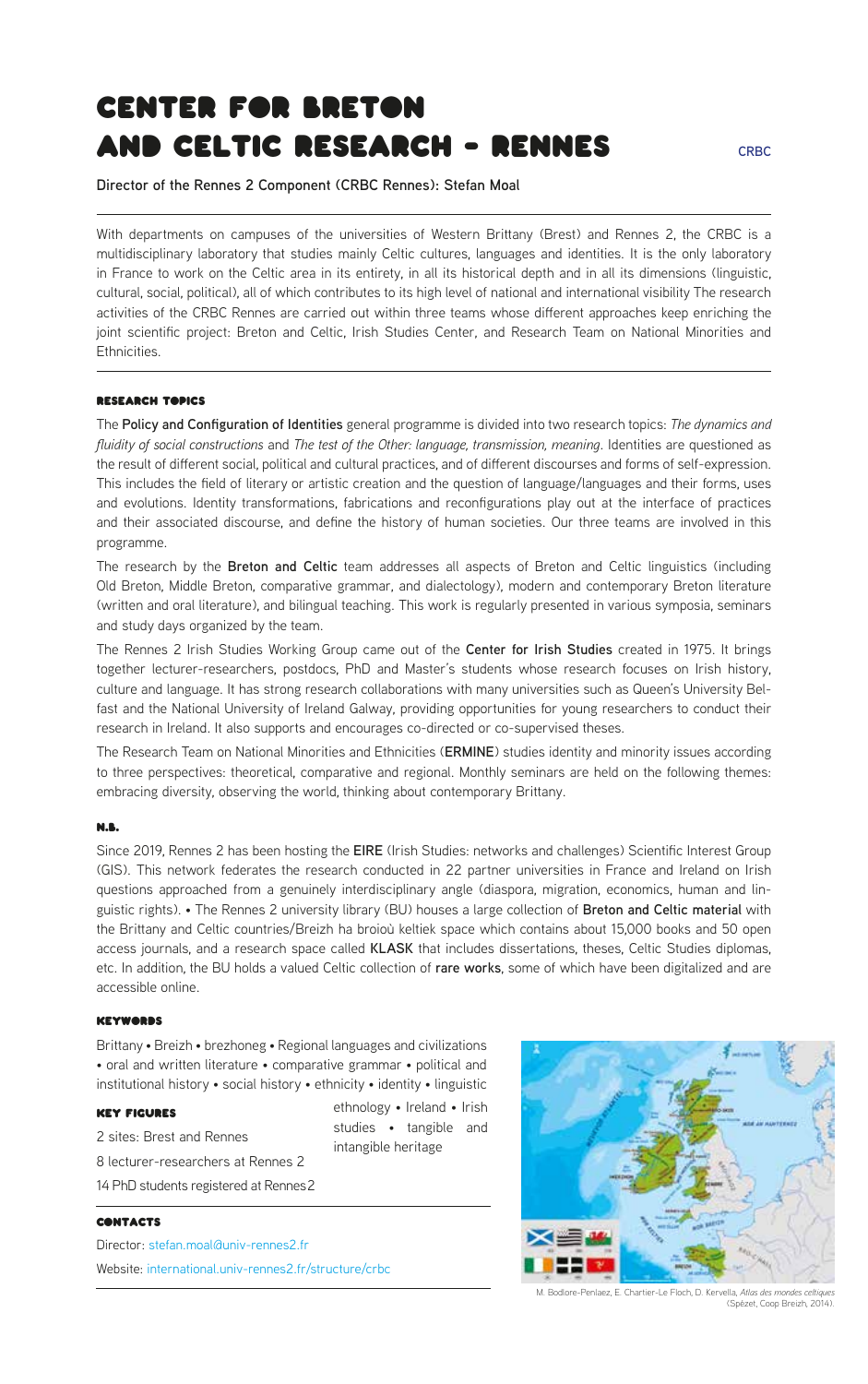# <span id="page-11-0"></span>english-speaking countries: communities and writing

**Director: Sylvie Bauer**

ACE carries out work in the fields of English Studies, in particular the literature, linguistics and civilization of the English-speaking world. It brings together researchers working in English-speaking areas (Great Britain, Ireland, United States, Canada, Australia, New Zealand, South Africa, India) and in the language/culture nodes specific to each geographical area. Members of the team are specialists in fields as varied as literature, enunciative linguistics, history, history of ideas, history of the arts, philosophy, film studies, cultural studies, etc. Their work focuses on the analysis of cultural, philosophical and societal phenomena, covering both classical and emerging fields such as "popular" cultural and artistic events, gender studies, animal ethics, television series and spirituality. Reality is the current chosen theme and is based on the team's concern about thinking of the present moment to actively participate in the debates of contemporary society: the future of the human and subjectivity in a digital world, gender issues, political and social issues structuring the world in which we live, the relationship to the environment. ACE is a member of the Institute of the Americas (IDA) Scientific Interest Group (GIS).

#### **KEYWORDS**

cultural consumption • challenges and changes in the English-speaking world • memories of war (19th-21st century) • environment, political and social ecology in Great Britain • discourse and ideologies • representations and ideologies in a paperless society • North America • Great Britain • ideology • representation • American and English Literature • political phenomena • British Art • literary criticism • religions • postmodernism • mass culture and popular culture • animal studies

#### Key Figures

29 lecturer-researchers 6 PhD students

#### Research Topics

**EPIC** (Environment, Politics, Identities, Cultures) studies the political and historical phenomena relating to different English-speaking countries. Several recurring themes form the basis of this research topic: cultural consumption, war memoirs, the environment, political

Ellis Island, 1952: press photographer Al Ravenna sails among the "illegal aliens" being deported.

and social ecology. Other, more recent approaches focus on gender relations, the place of popular culture and the aesthetics of television series. ACE is part of the Scientific Interest Groups (GIS) (**EIRE** (Irish Studies: networks and challenges) and the programme GUEST Normandie) that strengthen scientific partnerships in France and abroad.

**TELL** (Theory, Critical Studies, Linguistics, Literature) brings together researchers whose work focuses more specifically on the theoretical questioning of the contemporary world. It is in this research topic that work on animal ethics is being developed. Similarly, in the network **Theorias**, some of the research focuses on issues related to spirituality and religion. Research on linguistics is based on action research and also on the analysis of television series. Finally, another theme in this research topic is dematerialization, with a particular focus on posthuman theories.

#### **CONTACTS**

Director: [sylvie.bauer@univ-rennes2.fr](mailto:sylvie.bauer%40univ-rennes2.fr?subject=) • Website: [international.univ-rennes2.fr/structure/ace](https://international.univ-rennes2.fr/structure/ace)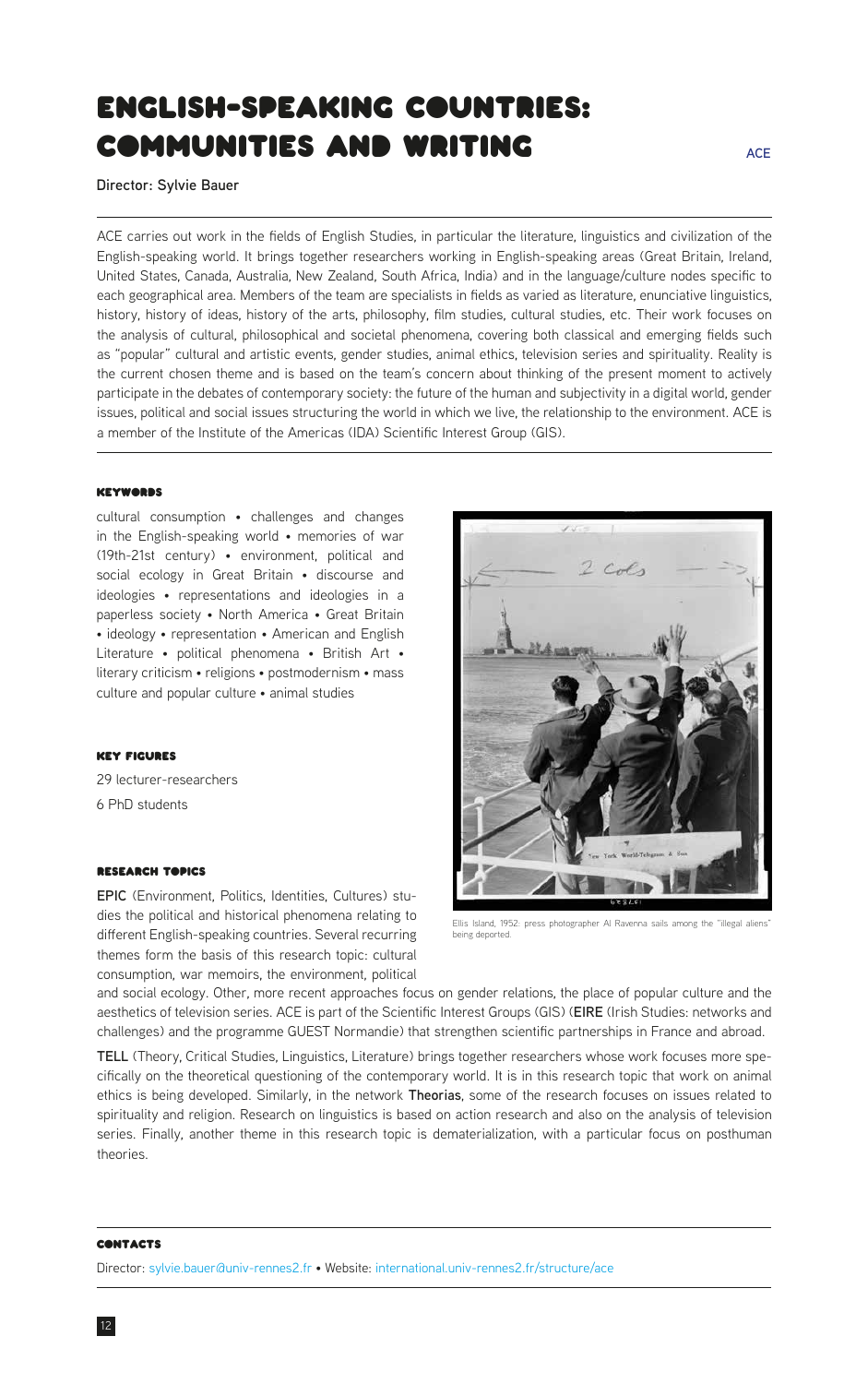# <span id="page-12-0"></span>Interlingual Research center: memories, identities, territories

**Director: Françoise Dubosquet**

The ERIMIT team is one of the four research teams of the Rennes 2 Faculty of Languages. It brings together 28 researchers from multifaceted linguistic and cultural backgrounds based on the concepts of memories, identities and territories, which maintain the group's cohesion and coherence. The work of the research unit therefore aims to develop quality work in different disciplinary fields around these three themes, to cross-reference and compare the approaches and social, historical and cultural realities of the geographical areas concerned, in an intercultural perspective that is accepted and enriched by an expertise that comes from mastering linguistic tools and accessing primary sources in the languages of origin. ERIMIT has five components: Chinese Studies; Russian Soviet and post-Soviet Studies; Research Group on Austria and Germany (GRAAL); Language Knowledge and Imagination in the Arab World (LASIMA); Research on Spanish and Portuguese Speaking Spaces (REEHL). The team provides scientific support to the faculty's different Master's degree courses in foreign languages and cultures for the areas studied, including three in the dual degree programme with Universidad Autónoma de Madrid (UAM) for the ETILA Master's degree, Fudan University for the Master's degree in Chinese Studies, and the University of Fez for the Master's degree in Arabic studies.

# Research Topics

The ERIMIT components work around two themed research topics: **Territories of the Imaginary and Imaginaries of Territory and Migrations, transfers, changes**. These fields of research are divided into study days, colloquia and seminars – specific to the components or transversal – which contribute to joint deliberations around our specializations: Amerindian otherness and imaginary topology of American space; space as an identity marker (supported by IUF/ANPOLL-Brésil, CNPG-Brésil, Institute of the Americas, IDA). • Poetics of migration (Spain, Latin America, Maghreb, Eastern Europe). • Conflicts and identities: memory issues (Spain, Eastern bloc, Latin America). • Heritage and representations. • Arts, representation and transmission ('scholarly' art in China, street art, change and protest). • Language in the digital age, the word as embodied action: interaction and motivation. • Cultural representations applied to international relations (applied foreign languages).

The team is also involved in international projects (**Cancionero, Romancero y Fuentes** financed by the Spanish State Research Agency (AEI) and the European Regional Development Fund (ERDF), with Brazil in the project **History, Circulation and Analysis of Literary, Linguistic, Artistic and Social Discourses**, with Spain for Street art: physical territories, virtual interactions, (UCM), **ECOS** project with Chile. It regularly welcomes postdocs or researchers from around the world to the Americas Chair of the Institute of the Americas (IDA-Rennes) and within the framework of its international partnerships (Mexico, Argentina, Chile, Brazil, Cuba, Colombia, Tunisia, Spain, Germany, China).

## Key Figures

28 lecturer-researchers 31 PhD students (over a third of whom are co-supervised)

#### N.B.

The biannual journal *Amerika* (www.journals.openedition.org/amerika) is a forum for debate on conflicts of interpretation relating to the singularity of the American peoples, in a space with permeable and shifting borders. It is particularly interested in the Americas from the 19th century, but also appreciates the diachronic views that take the present as an anchor point.

#### **CONTACTS**

Director: [francoise.dubosquet@univ-rennes2.fr](mailto:francoise.dubosquet%40univ-rennes2.fr?subject=) • Research unit: [yann.aubin@univ-rennes2.fr](mailto:yann.aubin%40univ-rennes2.fr?subject=) Website: [international.univ-rennes2.fr/structure/erimit](https://international.univ-rennes2.fr/structure/erimit)

# *VEYWARRS*

association).

writings • identities • territories • migrations • conflicts • memories



**ERIMIT**



Work carried out by the Métissages association: the social fabric, with people hosted at FASTI (an immigrant support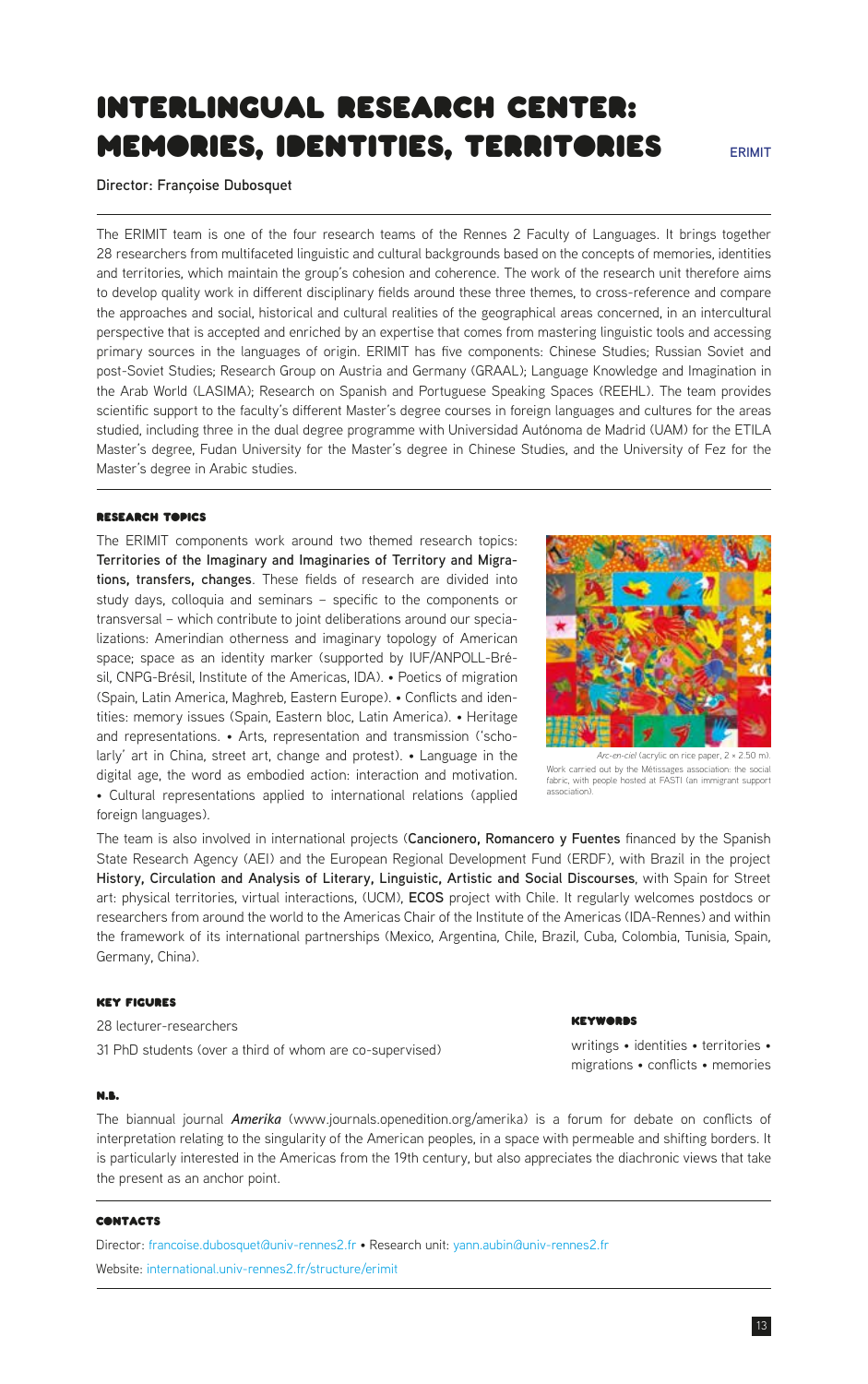<span id="page-13-0"></span>

# Spaces and Societies

#### **UMR 6590 (CNRS) ESO**

**Director: Emmanuelle Hellier** • **Rennes Component: ESO-Rennes** • **Director: Véronique Van Tilbeurgh**

The ESO Joint Research Unit is historically grounded in social geography research. Its scientific activity has, however, continued to develop and enrich itself, always dealing with the spatial dimension of social relations and the study of all forms of inequalities. Researchers from the disciplines represented in ESO-Rennes, such as geography, urban planning, sociology, environmental psychology, territorial economy, demography, etc., focus on some of the central issues of contemporary society and analyse the challenges in terms of inequalities in spaces through which action and power flow.

# **KEYWORDS**

public space • towns and cities • urbanization • countryside areas • rurality • nature • individual and collective practices and behaviours • social and spatial mobilities • gender • action research

### Key Figures

111 lecturer-researchers, 10 CNRS researchers and 120 PhD students • 38 lecturer-researchers, 4 CNRS researchers at Rennes 2 and 31 PhD students registered at Rennes 2 • 7 supervisions: CNRS, Universities of Angers, Caen, Le Mans, Nantes, Rennes 2, Agrocampus Ouest • 1 partner institution: EHESP School of Public Health

### **RESEARCH TOPICS**

**Productions, differentiations and sharing of space.** How are places and territories made? As regards meanings and values, how are they set in motion and where are they circulating? By combining mechanisms of relegation, spatial segregation and the ongoing peri-urbanization, our work analyses the processes of differentiation of spaces and the evolution of forms of inequality.

Practices, experiments and representations of space. How do pathways (educational, criminal, care, life, occupational, residential, migratory) and social provisions influence, or even structure, the spatial practices, representations and mobility of individuals? An approach encompassing surroundings allows us to observe how they emerge and affect people's experience.

**Spatialized construction of political action: between the ordinary and the institutional.** Everything that participates in the construction of a public space is studied here: public policies, collective actions such as mass rallies, situations of conflict and social interaction in the public space. The objective is to delineate political action, from the most ordinary facts to the most institutionalized policies.

**Theories, interdisciplinarity, methods.** Several areas of methodological expertise are developed at ESO-Rennes (often in partnership with the State, local authorities and the socio-economic world). They include the following: (a) design of systems for collecting and analysing mobility in its broad meaning, involving, for example, the definition of GPS specifications and the use of accelerometers, (b) qualification, using GIS tools, of the urban contexts in which people move, using occupational timetables, implementing commented itineraries, experimenting with in-car interviews and defining methods for collecting urban environments, (c) spatio-temporal analysis of daily mobility in relation to the life cycle of individuals, cognitive maps, (d) biographical surveys, (e) photographic observation.

#### N.B.

**International collaborations** with ESO-Rennes: Quebec (University of Quebec in Montreal, Laval), Latin America (Colombia, Brazil, Mexico), Africa (Mali, Senegal), Near East (Turkey, Syria), Europe (Italy, Romania, Germany). • Three ANR projects led by ESO-Rennes: **MOBIKIDS** (role of urban educational cultures in the evolution of children's daily mobilities and life contexts), **MIGSAN** (Migration and health: health experiences and care trajectories of newly-arrived people in France), **PERI#WORK** (collaborative work spaces as nodes of a new mobility system outside metropolitan France). ESO-Rennes is also a partner in two ANR projects: **MARIS** (Management and risk analysis of an invasive plant) and **REPESO** (Repressing and caring: an empirical study of the health-criminal justice nexus). • Collection of ESO scientific publications: halshs.archives-ouvertes.fr/ESO.

#### **CONTACTS**

Directors: ESO Joint Research Unit (UMR): [emmanuelle.hellier@univ-rennes2.fr](mailto:emmanuelle.hellier%40univ-rennes2.fr?subject=) • ESO-Rennes: [veronique.vantilbeurgh@](mailto:veronique.vantilbeurgh%40univ-rennes2.fr?subject=) [univ-rennes2.fr](mailto:veronique.vantilbeurgh%40univ-rennes2.fr?subject=)

Secretariat: ESO Joint Research Unit (UMR): [karine.breton@univ-rennes2.fr](mailto:karine.breton%40univ-rennes2.fr?subject=) • ESO-Rennes: [nicole.piton@univ-rennes2.fr](mailto:nicole.piton%40univ-rennes2.fr%20?subject=) Websites: [international.univ-rennes2.fr/structure/space-and-societies-eso](http://international.univ-rennes2.fr/structure/space-and-societies-eso) • [eso.cnrs.fr](http://eso.cnrs.fr/fr/index.html) **&** [eso-rennes.cnrs.fr](http://eso-rennes.cnrs.fr/fr/index.html)

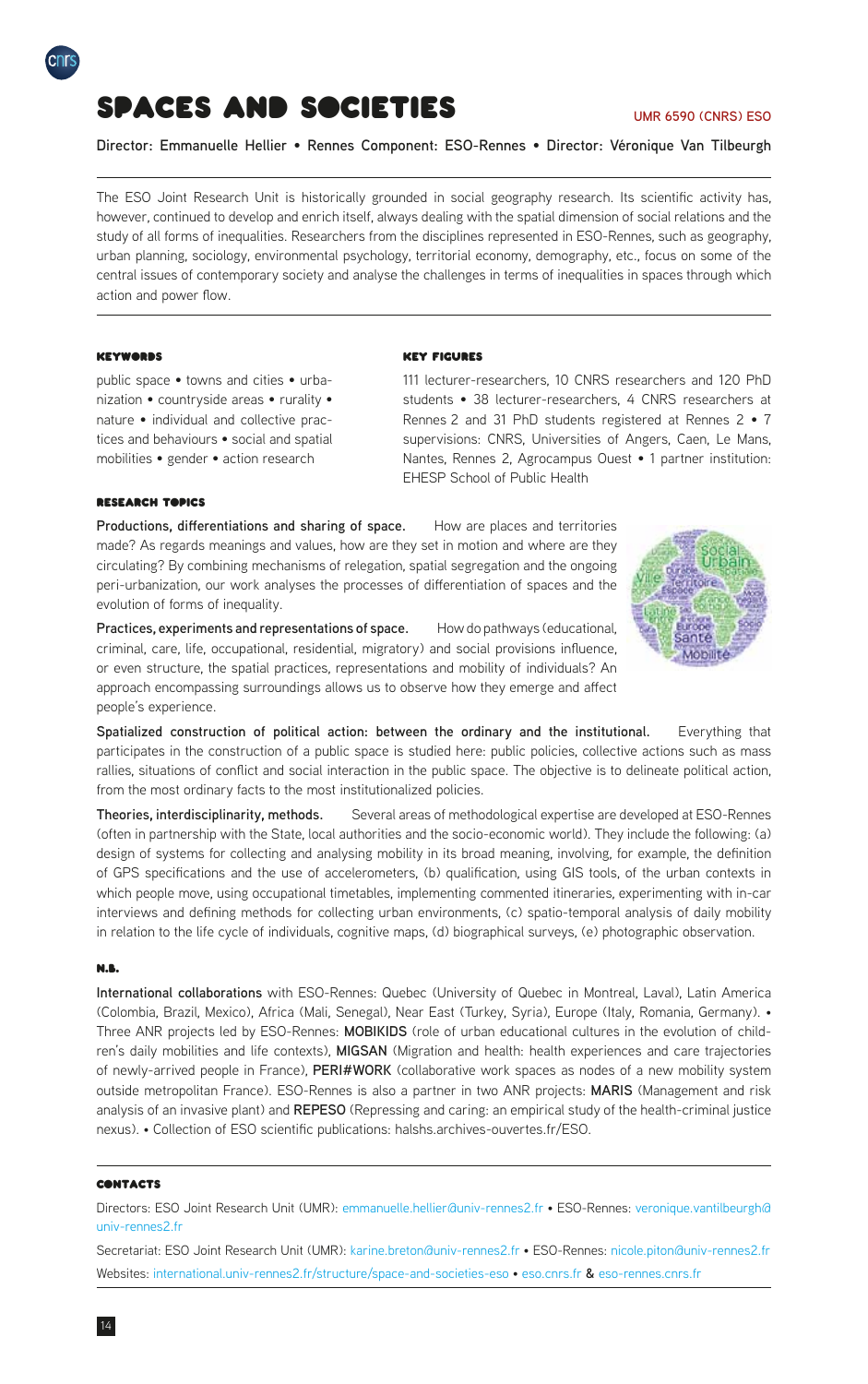<span id="page-14-0"></span>

# Arènes Politics • Public health • Environment • Media

# **Director: Jean-Pierre Le Bourhis (CNRS) Assistant Director Rennes 2: Bleuwenn Lechaux**

## **UMR 6051 (CNRS)**

Created in 1973, the Arènes laboratory is a Joint Research Unit in political sciences and sociology under the supervision of the French National Center for Scientific Research (CNRS), Rennes 1 University, EHESP School of Public Health, Sciences Po Rennes (Institute of Political Studies, IEP), and in partnership with Rennes 2 University. Arènes brings together researchers in political sciences, information and communication sciences, sociology, anthropology, history, geography and health education. This Research Unit is strengthened by its members' diverse skills and brings them together around themes such as health, youth, vulnerable groups, migration, the environment and territories, and democratization processes.



# Research Topics

The laboratory seeks to understand contemporary social and political reconfigurations, by mobilizing the investigative techniques of sociology and public policy analysis, and by exploring the history of groups and institutions. Its federating purpose is improved knowledge of politics through the actors who manufacture it.

The scientific activity is structured into three teams:

- *Social and Health Policies. Inequalities and populations*;
- *Commitment, Politics and the Media*;
- *Institutions and Scales of Public Action.*

And it has four transversal projects:

- • *Environment, sustainable development and political ecology*;
- • *Ordinary relationships to gender*;
- • *Life stages and transitions*;
- • *Mediatization and framing of public issues*.

#### N.B.

Photograph by Pavlo Vakhrushev.

#### **KEYWORDS**

sociology • politics • public health • environment • territory • anthropology • history • geography • gender • demography • public action • childhood and youth • citizenship • journalism • media • disability • inequalities • activism • mobilization

# Key Figures

- 64 lecturer-researchers
- 6 CNRS researchers
- 9 engineers and technicians
- 7 lecturer-researchers at Rennes 2
- 6 PhD students registered at Rennes 2
- 5 members who are holders of research chairs

The Unit has a highly internationalized research activity. It reaches out across Europe and the Americas, notably with the unit's involvement in the **Institute of the Americas, Rennes (IDA-Rennes)**.

Arènes is also involved in the running of **three social sciences journals**, two of which are internationally oriented: *Lien social et Politique (social links and politics)*, *Sur le journalisme (About Journalism)* and *Mots (words)*.

Finally, Arènes is a support laboratory for numerous **Master's** courses at the Rennes Institute of Political Studies (IEP), the Faculty of Law at Rennes 1, EHESP School of Public Health and Rennes 2, in the fields of public policy, political sciences, public health, journalism and history.

# **CONTACTS**

Directors: [jean-pierre.lebourhis@cnrs.fr](mailto:jean-pierre.lebourhis%40cnrs.fr?subject=) • [bleuwenn.lechaux@univ-rennes2.fr](mailto:bleuwenn.lechaux%40univ-rennes2.fr?subject=)

Administrative Director: [marylene.bercegeay@univ-rennes1.fr](mailto:marylene.bercegeay%40univ-rennes1.fr?subject=) • Website: [arenes.eu](https://arenes.eu)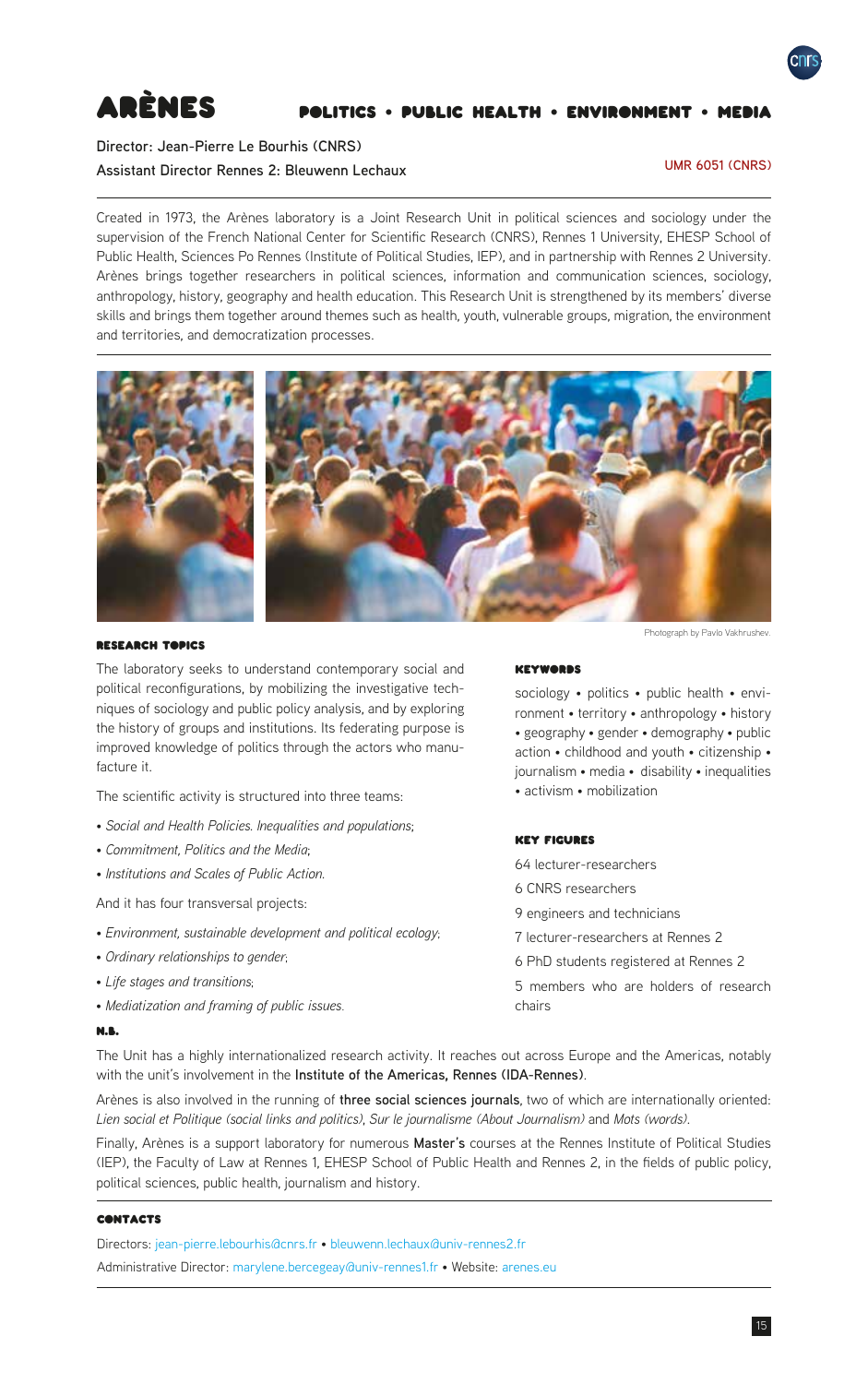# <span id="page-15-0"></span>Multilingualism, Representations, Voices of the French-Speaking World, Interculturality, Communication and Sociolinguistics **PREFICS**

# **Co-Directors: Jean-Luc Bouillon & Gudrun Ledegen**

PREFICS is an interdisciplinary Research Unit composed of two internationally oriented teams of researchers working mainly in the fields of information and communication sciences and language sciences (sociolinguistics). The work carried out aims to understand the language and communication dynamics leading to the organization of formal and informal contemporary social spaces: formal, such as States, institutions, associations, local authorities, companies, etc., or more informal such as social groups, social networks, geographical and intercultural spaces.

#### **KEYWORDS**

discourse analysis • organizational communication • language teaching • discriminations • qualitative epistemology • Francophone countries • identities • interculturality • French sign language • regional languages (Gallo) • migrations • multilingualism • linguistic policies • collaborative practices • digital practices • occupational practices • organizational processes • management software packages • organizational streamlining • communication careers • enterprise social networks • information and communication sciences • language sciences (sociolinguistics, sociodidactics) • information and communication digital technologies • territories • urbanities



Emily Allchurch, *Tower of London (after Bruegel)* (2005) – www.emilyallchurch.com.

### Key Figures

2 sites: Lorient and Rennes • 23 lecturer-researchers including 17 at Rennes 2 • 35 PhD students registered at Rennes 2

#### **RESEARCH TOPICS**

**CERESIF** (Center for Sociolinguistic Research on the French-speaking world) studies multilingualism in Frenchspeaking areas: local (sociolinguistic and intercultural dynamics in Brittany and metropolitan Rennes in relation to urban policy), national and international (analysis of social practices and the teaching of French in multilingual contexts: Maghreb, Sub-Saharan Africa, Indian Ocean, South America, Caribbean, Canada, Asia, Europe). Two programmes: *Territorialization and discrimination in French-speaking spaces* and *Discourse, linguistic diversit-y-ies and digital practices*.

**CERSIC** (Research Center on Information and Communication Sciences) studies the social, organizational and institutional changes associated with the development of digital technologies and the evolution of information and communication practices. New forms of social structuring (networks, etc.), workplace changes ("digital" skills, "collaborative" practices), organizational streamlining, accompanying discourses, in different types of market (industry and services) and non-market activities. Two programmes: *Digital Anthropology: social training, sociability regimes and subjectivities* and *Organizational Communications: reconfigurations, normalizations, rationalizations*.

#### N.B.

PREFICS coordinates the ANR project **EGR** (Ethnography of guerrilla groups and revolts) and *The Encyclopedia of Migrants* (www.encyclopedie-des-migrants.eu), continuing in *Distress Flares (Fusée de détresse)*. It is developing the project VASYFRANCO (syntax variation in everyday French in the French-speaking world). Its partners include the Scientific Interest Groups (GIS) **IDA-Rennes** (Institute of the Americas in Rennes), **Marsouin**, and **LOUSTIC**, the research platform on the uses of information and communication technologies.

# **CONTACTS**

Co-directors: [jean-luc.bouillon@univ-rennes2.fr](mailto:jean-luc.bouillon%40univ-rennes2.fr?subject=) • [gudrun.ledegen@univ-rennes2.fr](mailto:gudrun.ledegen%40univ-rennes2.fr?subject=) Research Unit: [laurence.bouvet-leveque@univ-rennes2.fr](mailto:laurence.bouvet-leveque%40univ-rennes2.fr?subject=) Website: [international.univ-rennes2.fr/structure/prefics](https://international.univ-rennes2.fr/structure/prefics)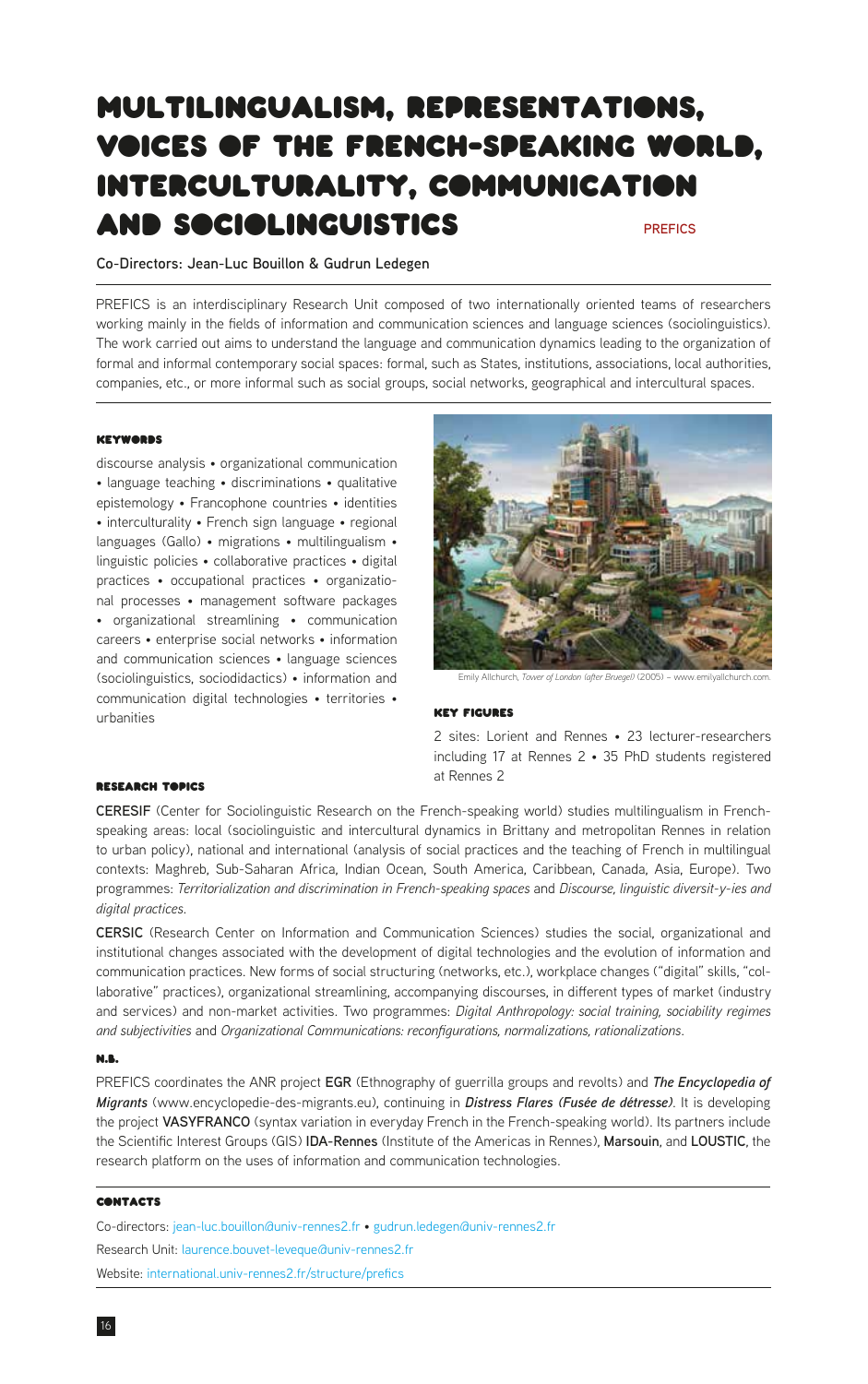# <span id="page-16-0"></span>Interdisciplinary Laboratory for research On societal innovations **LiRIS**

**Co-Directors: Anne-Laure Le Nadant & Gaël Henaff**

It was in the 19th century that the qualifier "societal" first appeared in the United States, but it did not become widespread in Europe until the early 1970s. Societal implies a broader conception of the social, going beyond the sole analysis of the relationships between individuals within a community and expanding its scope to cover what contributes to their well-being and to everything related to their common interests. Societal innovations can be understood on the basis of citizens' capacity for initiative to rethink institutional frameworks in order to participate in the experimentation and development of new economic, legal, social and entrepreneurial models, which are more inclusive and supportive, more globalized and more heritage oriented. LiRIS aims to contribute to the theoretical and practical debate on societal innovations through a multi- and inter-disciplinary approach based on a technical and critical analysis of the implementation of alternative models and on an experimental approach to social, economic, legal and entrepreneurial innovations at both the local and international scale.

#### **RESEARCH TABICS**

Through two main research topics, **Norms, governance and globalization** and **Norms, vulnerabilities and solidarities**, LiRIS members will play a major role in the analysis of "societal innovations", in particular by responding to three challenges.

*Globalization* Contemporary economies and societies and the institutions that govern them are involved in multiple and rapid changes in which their norms, values and principles of governance are being confronted with globalization, with an economic model that some actors challenge and others accept, but not without limitations. In this process, the scales of regulation – local, regional, national and global – are intertwined.



SpY, *Alive* (Stavanger, Norway, 2016) – spy-urbanart.com.

*Societal* The evolution of the relationship to normativity and the profound changes in institutions (State, family, market, civil society, etc.) have fostered the emergence of new forms of economic and social organization: development of new forms of entrepreneurship, work and project financing, a proliferation of citizen initiatives, development and/or changes in consumption behaviours (especially pro-social behaviour). This work also opens up to all the vulnerabilities produced or accentuated by these changes, whatever the causes, physical or intellectual aptitudes or capacities, economic, unequally distributed social or family resources, and which the solidarities seek to correct.

*Environmental* This challenge is becoming more and more pressing, particularly because of the imperatives of financing climate change. The European Union, with its decarbonization programme for 2050, encouraged by the international financial institutions, has mapped out the path towards a carbon-free world which will involve new behaviours linked to the emergence in particular of renewable energies. However, it is one thing to create a new market for responsible finance, but another to encourage consumers, savers and citizens to take an interest in it. These two approaches are inseparable and require the overlapping skills present in LiRIS, whether in management, law or economics and sociology.

# Key Figures

45 lecturer-researchers 34 PhD students

# Keywords

societal innovations • globalization • institutions • norms • governance • solidarities • vulnerabilities • exclusion • sustainable development and local policies • work • jobs • alternative finance • consumption • heritage • environment • territories • emerging countries • organizational theory • sociology • political economics • social and solidarity economy • public law • private law • management sciences

# **CONTACTS**

Co-directors: [anne-laure.lenadant@univ-rennes2.fr](mailto:anne-laure.lenadant%40univ-rennes2.fr?subject=) • [gael.henaff@univ-rennes2.fr](mailto:gael.henaff%40univ-rennes2.fr?subject=) Secretariat: [elise.ramos@univ-rennes2.fr](mailto:elise.ramos%40univ-rennes2.fr?subject=) • Website: [international.univ-rennes2.fr/structure/liris](https://international.univ-rennes2.fr/structure/liris)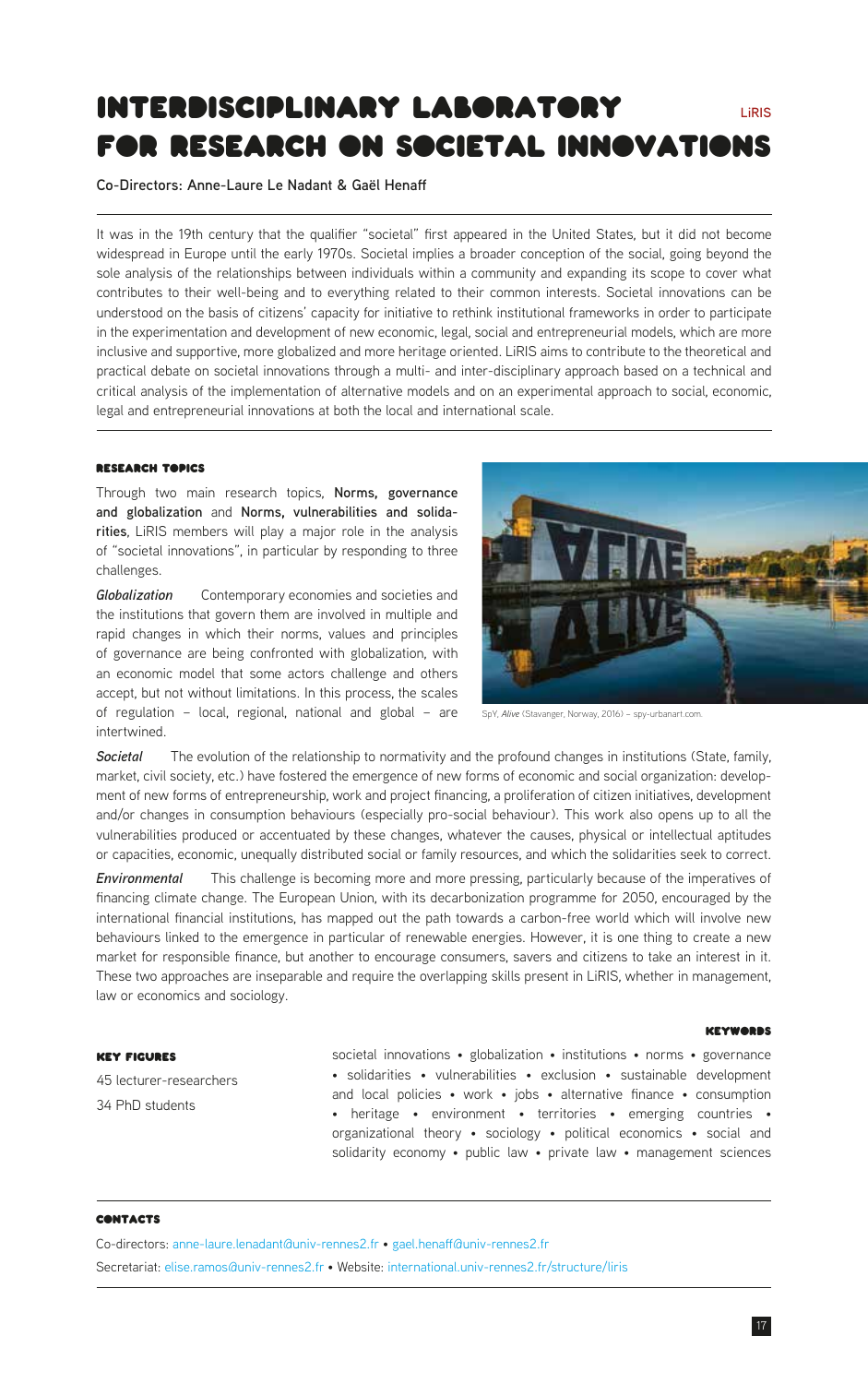# <span id="page-17-0"></span>Research Center for Educational, learning and didactics **CREAD**

**Co-Directors: Geneviève Lameul & Patricia Marzin-Janvier**

The general objective of the research carried out within CREAD is to understand and explain training, teaching and learning practices and the contexts in which their different actors operate. To this end, theories in the humanities and social sciences are mobilized, in particular the educational sciences, sociology, psychology and didactics. The team's work is focused on two areas: knowledge practices, particularly within the educational institution, and education and training technologies, i.e. their design, modelling and use in relation to human development.

# Research Topics

The common issue is to identify the potentially emancipatory dimensions of the systems, tools and practices observed, with a view to guiding and supporting actors in understanding, regulating and even transforming action for the purposes of education and training. Epistemic approaches and specific survey methods are discussed and experimented with in order to harmonize them with the theories and concepts mobilized and the ethical perspectives supported. There are two main research topics.

**Education institutions and practices.** The aim here is to analyse education and training practices by taking institutional and social contexts into account. The socio-didactic approach to the studied phenomena is based, for the didactic part, on joint action theory. The research is divided into two programmes. The first, *Policy, context and actors*, mobilizes frameworks and tools from a sociological approach towards institutions (school, training, etc.). The second, *Knowledge practices, origin and dissemination*, is concerned with the didactic aspects of what is happening within these institutions, and in particular within the actual teaching-learning practices (in the classroom, in training situations, etc.).

**Tools, instruments, activity.** Claiming to have their roots in the enactive epistemology of the relationship to knowledge, two groups study the forms of coupling between the arrangement of technical objects and activities. A first programme, *Experience and Development, Human and Technical Mediation* oriented towards socio-technics, is particularly interested in adult education in various contexts (initial and continuing education, education and the working classes, distance learning, etc.). A second programme, *Educational Technologies*, Designs and Uses, which is more instrumental, studies training environments, the role and functions of learning artefacts and instruments, from the design of tools to their use, including the different "hybridization" effects of training tools.

#### **KEYWORDS**

education • training • didactics • teaching • learning • ICTT (Information and Communication Technologies for Teaching)



#### Key Figures

2 sites: Brest and Rennes 47 lecturer-researchers, including 17 at Rennes 2 18 PhD students registered at Rennes 2

#### N.B.

CREAD is involved in calls for projects mobilizing numerous lecturer-researchers, research fellows and PhD students, in particular the **e-FRAN** project (Digital innovation for educational excellence – Digital interactions for education and teaching).

Several projects also involve partnerships with the **MSHB** Human Sciences Institute in Brittany, Arts and Creation center), (**Marsouin**) Scientific Interest Groups (GIS), and various institutions in Brittany and Pays de la Loire (Brest, Nantes, Le Mans, etc.) on university pedagogy, video artefacts, didactic approaches or the use of digital technology in education and training.

# **CONTACTS**

Co-director: [genevieve.lameul@univ-rennes2.fr](mailto:genevieve.lameul%40univ-rennes2.fr?subject=) • Secretariat: [marylene.mouiche@univ-rennes2.fr](mailto:marylene.mouiche%40univ-rennes2.fr?subject=) Website: [international.univ-rennes2.fr/structure/cread](http://international.univ-rennes2.fr/structure/cread)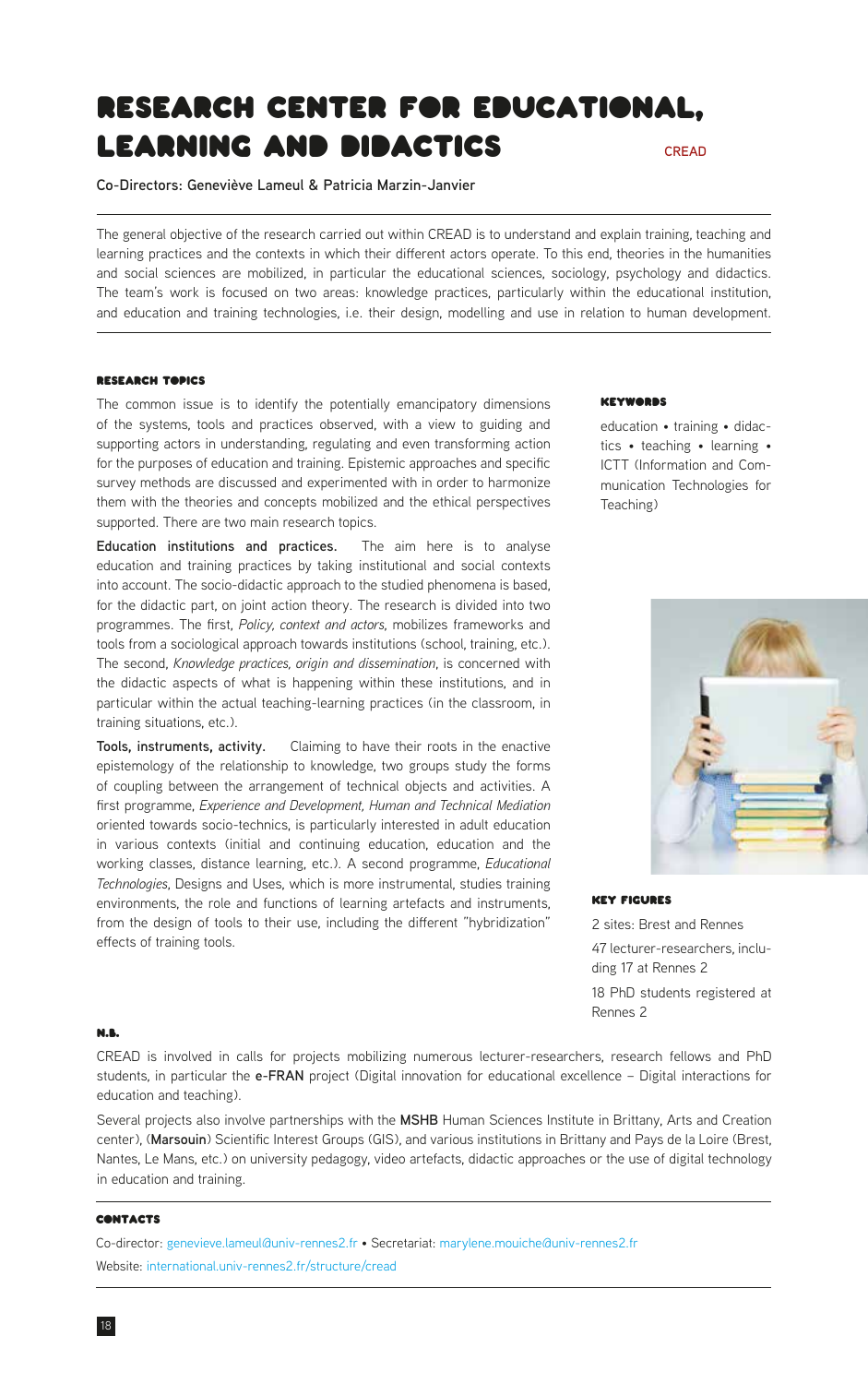# <span id="page-18-0"></span>Psychology laboratory cognition, behaviour and communication **LP3C**

### **Director: Maud Besançon**

LP3C research is carried out in the fields of experimental, social, cognitive, differential, ergonomic, developmental and education psychology around several research topics.

#### Keywords

knowledge about the Self and the Other • beliefs and social representations • social influence and engagement • fundamental cognitive processes • social regulations of performance • digital environment interactions • psychometric development • disability and development disorders • ageing • adaptive testing • educational difficulties • health • education • work • justice

# Key Figures

3 sites: Brest, Rennes 2 and Vannes 51 lecturer-researchers, including 36 at Rennes 2 38 PhD students registered at Rennes 2



#### Research Topics

**Social construction of knowledge** The general objective of this research topic is to study how the knowledge, judgements, beliefs, and representations developed by the individual are affected by, or reflect, construction processes of a social nature. *Two programmes*: Socio-cognitive regulations of knowledge about oneself and others: Beliefs and representations.

**Influences and Behaviours**. This research topic aims to study the influencing factors that underlie human behaviours. *Two programmes*: Interactional, non-verbal and environmental influence; Voluntary commitment and submission procedures.

**Performance, socio-performance and learning**. The objective of this research topic is to understand the fundamental cognitive processes, psycho-social and affective-motivational processes that regulate performance in the professional, educational and training fields, and interactions between humans in digital and sociotechnical environments. *Three programmes*: Basic approaches to cognitive processes and their development; Social and affective-motivational regulations of performances;

Interactions in digital and socio-technical environments.

**Variabilities, assessment, remediation**. This research topic aims to develop knowledge of the inter- and intraindividual variability of human behaviour in different thematic fields (cognitive, social, motor) and leads to the development of assessment tools and remediation programmes. *Four programmes*: Psychometric development of measurement tools; Disabilities, developmental disorders and ageing; Adaptive testing of individual transversal skills; Major educational difficulties and learning disabilities.

#### N.B.

Programme **ACTIF** (Learning and Collaboration on tablets, interactions and feedback – AAP **e-FRAN**, Investments in the Future programme). • H2020 Programme – Health **ZIKAlliance** (A global alliance for Zika virus control and prevention). • **ProFAN** programme (Responding to the needs of new employment skills in the digital society — Investments in the Future programme). • **SHERPAM** programme (Sensors for health recording and physical activity monitoring — LabEx CominLabs).

# **CONTACTS**

Director: [maud.besancon@univ-rennes2.fr](mailto:maud.besancon%40univ-rennes2.fr?subject=) • Secretariat: [ronahi.cicek@univ-rennes2.fr](mailto:ronahi.cicek%40univ-rennes2.fr?subject=) Website: [international.univ-rennes2.fr/structure/lp3c](http://international.univ-rennes2.fr/structure/lp3c)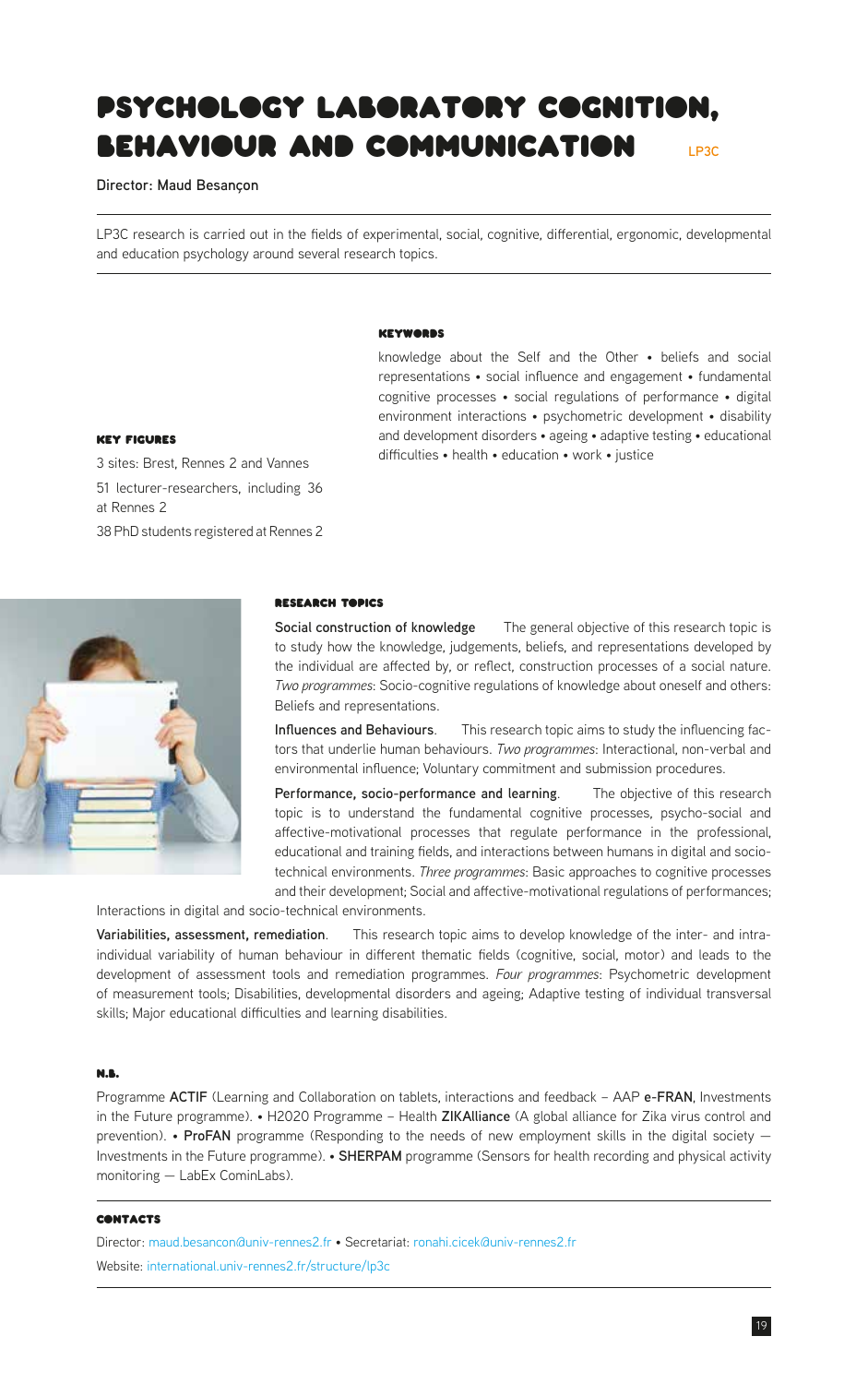# <span id="page-19-0"></span>psychopathology Research

**Director: Michel Grollier**

The Psychopathology Research Laboratory is composed of lecturer-researchers in psychopathology with a psychoanalytical orientation, and hosts professional associate members from institutions with which work is carried out in the medical, medico-social, educational and judicial fields guided by the subject's clinic. The research, of which a large part involves international cooperation (South America, Europe, Russia, North Africa, Asia), adopts a singular approach to the case in a psychoanalytical orientation, mostly Lacanian. The laboratory publishes at a steady pace and many of the published works are authoritative.



Brueghel The Elder, *Children's Games* (1560; detail).

# Research Topics

Multisite, RPpsy has offices in Rennes 2 (main institution), Poitiers, Brest and UCO Angers. It has five specific components with transversal research topics, thus fostering a community of projects and research. The work of the first Rennes component, **Subjective logic** and new forms of symptoms, is spread over a broad spectrum and questions modern manifestations of symptoms. The issue of positioning the subject in the contemporary social bond is addressed and new solutions are studied, in connection to what society is offering. The second component, **Specific fields** and practices, studies the effect that a discourse can produce on a subject's responses. Starting from the body and its pleasures, and from responses that society allows, which are embodied in specific discourses, we question the responses of the medical, socio-educational or judicial environment. Religious discourse and its contemporary impacts are also questioned, for example in the context of radicalization.

#### **KEYWORDS**

psychopathology • clinical and therapeutic tools • new symptoms and diseases in civilization • child and adolescent psychopathology • criminology and interdisciplinarity in humanities • models and epistemology in clinical humanities

#### Key Figures

4 sites: Angers, Brest, Poitiers, Rennes 33 lecturer-researchers, including 13 at Rennes 2

48 PhD students registered at Rennes 2

#### N.B.

RPpsy organizes large-scale **scientific events** that bring together on average 650 participants. Previous events have dealt with fanaticism (2016), limitations (2017) and "Politics of the face: aesthetic fanaticism and the ethical gaze" (2018).

A long-running collaboration links the team Arts: Practices and Poetics (APP) and RPpsy through the artpsychoanalysis link. This collaboration, which has resulted in various productions and events, was the occasion for our researchers (grouped under the title **KAIROS**) to participate in the national PANDORA consortium.

Similarly, our team is a member of the national research network **Racism and Antisemitism Network**, which aims to study new forms of xenophobic extremism.

#### **CONTACTS**

Director: [michel.grollier@univ-rennes2.fr](mailto:michel.grollier%40univ-rennes2.fr?subject=) • Assistant Director (Rennes site): [jean-luc.gaspard@univ-rennes2.fr](mailto:jean-luc.gaspard%40univ-rennes2.fr?subject=) Secretariat: [veronique.defrance@univ-rennes2.fr](mailto:veronique.defrance%40univ-rennes2.fr?subject=) Website: [international.univ-rennes2.fr/structure/psychopathology-research](https://international.univ-rennes2.fr/structure/psychopathology-research)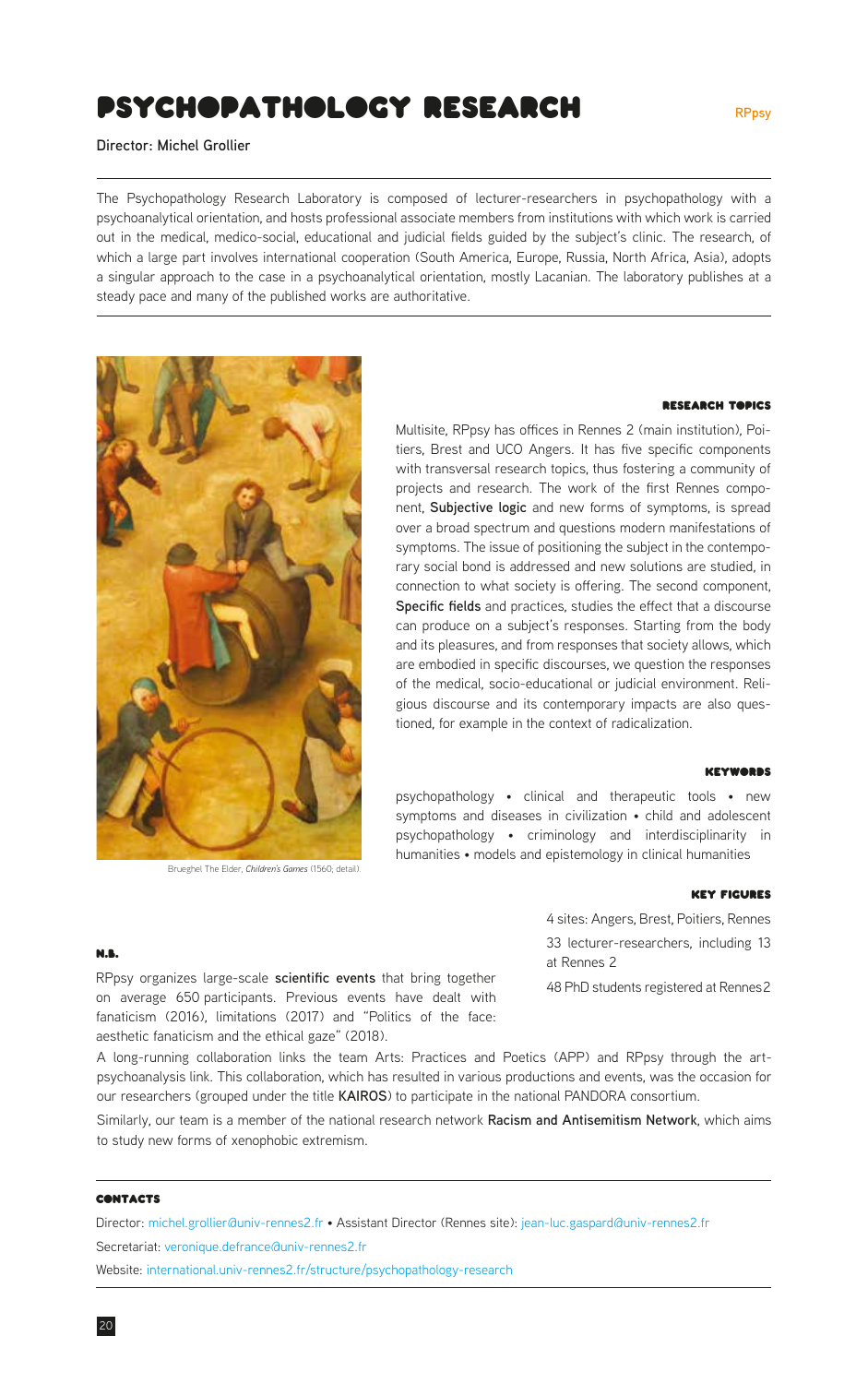# <span id="page-20-0"></span>Violences, innovations, policies, socialisation & sports

**Director: Michaël Attali**

The VIPS<sup>2</sup> laboratory has been recognized in several areas of excellence. Aspects relating to education through sport, representations, the legacy of sporting events, policies, sport tourism and innovation are particularly valorized. It is for this reason that our research is mainly organized around two themes that mobilize history, sociology, management sciences, legal sciences and social psychology in a multidisciplinary manner.

# **KEYWORDS**

history • sociology • psychology • law • management • society • social groups • territory • development • innovation • politics • education • integration • health • heritage • events • gender • generation • cultures • vulnerabilities • discrimination • sports • leisure • tourism • violence

# Key Figures

2 sites: Le Mans and Rennes 21 lecturer-researchers, including 16 at Rennes 2 11 PhD students registered at Rennes 2



Transformation of an abandoned train depot in the Danish port of Esbjerg into a new facility for street sports, skateboarding and urban culture. Work carried out by the architecture studio EFFEKT (Copenhagen).

#### Research Topics

**Socialization and mediatization** First of all, the processes of education and the dynamics of social integration through physical activities (sport, leisure, etc.) are questioned. What is the take away for young people, adults and senior citizens involved in sports education programmes (in schools, associations, etc.)? What do they really learn and possibly transfer to other domains? What does sport contribute to general causes of interest such as citizenship, social development, etc.? Secondly, some of VIPS²'s research focuses on the influence of belief and value systems inherent in sports cultures, their logics and mechanisms of inclusion, exclusion, disqualification and/ or disaffiliation. Finally, attention is drawn to the representations attached to the activities that can lead to any form of bodily action (engagement/disengagement, risk taking/risk prevention, etc.). This dimension is studied in particular through a media discourse analysis leading to the development of different forms of affinity. Stigmatized, marginalized or heroized individuals present profiles and trajectories that provide an insight into the role of sport in our contemporary societies.

**Policies and innovations.** This research topic analyses, on the one hand, public policies regulating and organizing sport, through subjects as varied as sports tourism, integration through sport, health, sports events, etc. How can a policy dimension take shape in the relations between actors, in an increasingly complex system of sport governance, in particular between the public and private spheres? However, the project goes beyond the classic analysis of public action in sport and takes into account new areas of reflection, or even political decisions, such as participatory debates, think tanks, or corporate social responsibility. On the other hand, innovation in sport is studied for the purposes of identifying social change. How are sports innovations formed (creation of sports, new tools, new techniques, new mechanisms for social intervention through sport, etc.) and how do they generate controversy? Because sport has become a major factor of social innovation – along with the development of innovation management in sport enterprises – it is important to examine the political and social consequences of this state of affairs.

### N.B.

Partnerships with the French Ministry of Sport, local authorities, **PLAY International**, etc. • Projects funded by the **Fondation de France**, **Erasmus+ Sport programme** – European Commission, the French National Cancer Institute (**INCa**), etc.

#### **CONTACTS**

Director: [michael.attali@univ-rennes2.fr](mailto:michael.attali%40univ-rennes2.fr?subject=) • Assistant Director: [genevieve.cabagno@univ-rennes2.fr](mailto:genevieve.cabagno%40univ-rennes2.fr?subject=) Secretariat: [marie-paule.victor@univ-rennes2.fr](mailto:marie-paule.victor%40univ-rennes2.fr?subject=)• Websites: [international.univ-rennes2.fr/structure/vips2](https://international.univ-rennes2.fr/structure/vips2)**&**[www.vips2.fr/en](https://www.vips2.fr/en/)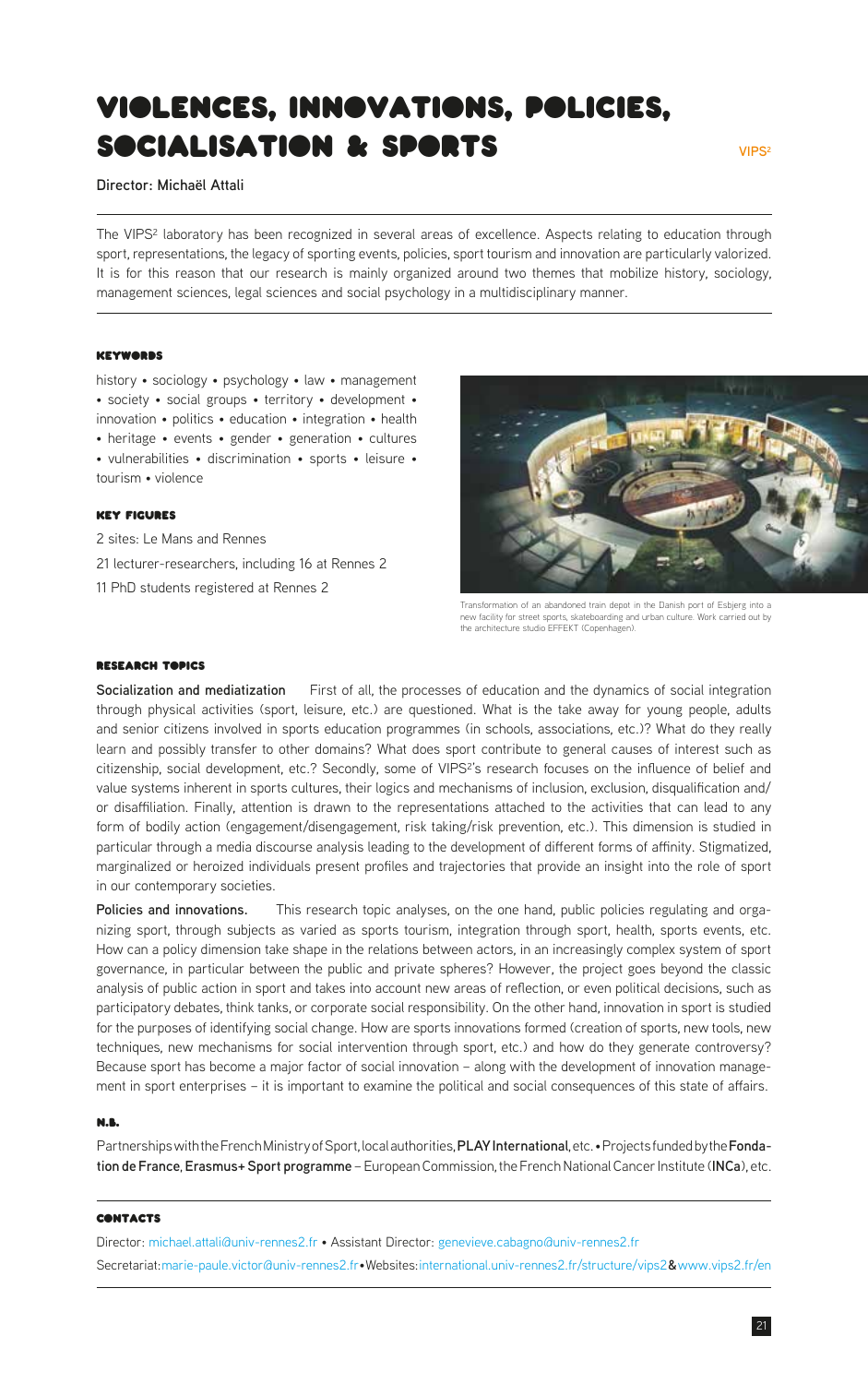# <span id="page-21-0"></span>**M2S** Movement, Sport and Health sciences Laboratory

**Director: Benoît Bideau**

The main objective of M2S is to explore the effects of physical activity on human health and sports performance. The Research Unit is particularly interested in understanding the pathophysiology of physical inactivity and the potential effects of physical activity on the development of cancer and diabetes. It also studies physical activity in terms of sports performance where the prevention of pathological risks and the optimization of training procedures – involving new technological tools (e.g. virtual reality) – are major issues. The results of this research are intended to improve athletic performance while preserving athletes' physical integrity. With this dual goal, the M2S laboratory adopts a multidisciplinary approach based on tools and methodology derived from cell biology, physiology, biomechanics and computer science.



# Research Topics

M2S aims to study physical activity and sport from a life science perspective. The purpose of the research carried out is to gain a better understanding of the mechanisms of human adaptation to exercise using innovative tools and methods based on a physiological and biomechanical approach. This scientific theme is divided into two research topics: **Sport and Health** and **Sport and Performance**.

The objective of the Sport and Health research topic is to understand, through a translational approach combining clinical and experimental studies, how inactivity and physical activity impact health to: (1) prevent the development of chronic pathologies linked to physical inactivity, and (2) optimize the management of chronic pathologies (cancer, metabolic diseases, arteriopathy, motor pathologies) through adapted physical activities.

The Sport and Performance research topic addresses the relationship between physical activity and health from a sport performance perspective. The main objective of this research topic is to identify and model the physiological and biomechanical criteria allowing the athlete to combine both the optimization of their training process and the maintaining of their physical integrity. It is divided into three main research themes: (1) quantification of physical activity, (2) training load, (3) material and environment interactions.

Interactions and virtual reality: the Immermove platform at the Ker Lann campus in Bruz.

#### Keywords

physiology of exercise • biomechanics • hormones • oxidative stress • simulation • virtual reality

# Key Figures

19 lecturer-researchers 3 engineers 20 PhD students registered at Rennes 2

# **CONTACTS**

Director: [benoit.bideau@univ-rennes2.fr](mailto:benoit.bideau%40univ-rennes2.fr?subject=) • Websites: [international.univ-rennes2.fr/structure/m2s](https://international.univ-rennes2.fr/structure/m2s) **&** [m2slab.com](http://m2slab.com)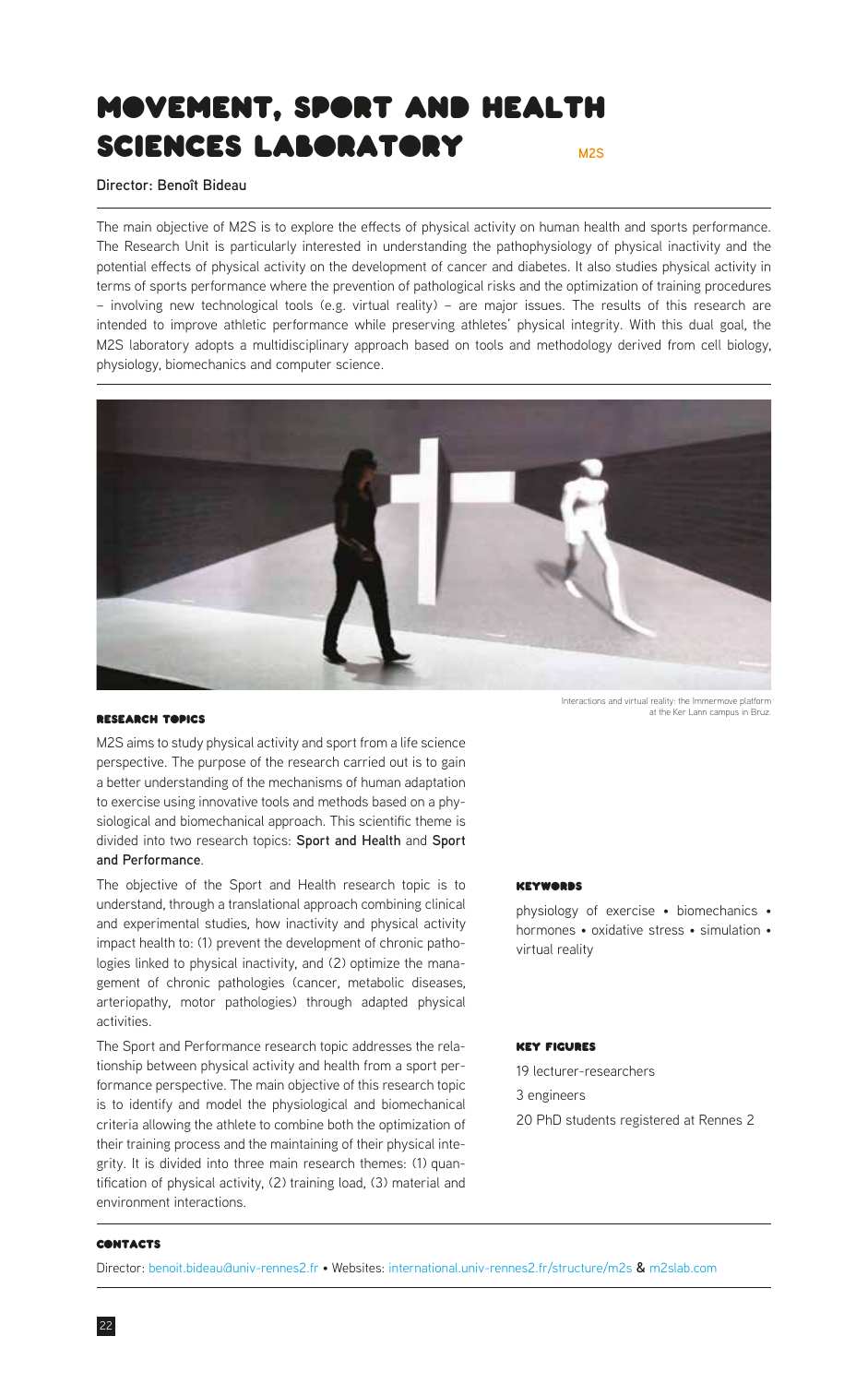# <span id="page-22-0"></span>MimeTIC

# **Director: Franck Multon**



A contraction of "mimetism" and "TIC" (French acronym for ICT), MimeTIC deals with the analysis, modelling and simulation of human movement. MimeTIC is a multidisciplinary team created in 2011 from the association of lecturer-researchers of the laboratories M2S (Movement, Sport and Health Sciences Laboratory) and IRISA (Institute for Research in Computer Science and Random Systems, UMR 6074), and researchers from INRIA (the French National Institute for Research in Digital Science and Technology) from the Rennes-Bretagne Atlantique INRIA Center. The team was renewed in 2014, and in 2018 it was assessed for a new four-year partnership with INRIA. It is supervised by Rennes 2 and Rennes 1 Universities, ENS Rennes and INRIA. The main original feature of MimeTIC is to approach human movement from two complementary points of view: analysis and simulation. In this way, MimeTIC makes it possible to scientifically unlock motion analysis through its skills in simulation, while analysis provides simulation with fundamental knowledge, and vice versa. This methodological approach to virtual reality involving motor skills and interactions is now internationally recognized.

#### **RESEARCH TOPICS**

**Movement Analysis:** to propose new ways of measuring movement ecologically, to introduce configurable and customizable musculoskeletal models, as well as efficient and robust analysis methods for noisy or incomplete field data.

**Simulation of Autonomous Virtual Humans:** to use the knowledge acquired from motion analysis to propose new methods for simulating autonomous virtual humans capable of perceiving their environment, deciding on courses of action and controlling their movements in a physical environment. To propose a user-centred approach to the design of autonomous virtual humans using original user perception protocols.

**Physical Activity and Virtual Reality:** to take advantage of the latest innovations in motion analysis and simulation to make virtual and real humans interact in collaborative or competitive tasks. To propose innovative protocols for analysing interactions between individuals using virtual reality, and to study their limitations (influence of technological solutions on embodiment, presence, motivation, skills transfer, etc.).

#### Keywords

movement analysis • virtual human simulation • biomechanics • virtual reality • motion design • motion capture • virtual cinematography • sport • ergonomics • health • video games

#### Key Figures

12 lecturer-researchers

8 engineers and postdocs on contract

20 PhD students

2 sites: the M2S laboratory hosted by ENS on the Ker Lann campus & the UMR IRISA Joint Research Unit on the Beaulieu campus.



Immermove platform at the Ker Lann campus in Bruz.

#### N.B.

The MimeTIC team runs the platforms **Immersia** (in virtual reality at IRISA) and **Immermove** (in motion analysis and virtual reality at M2S) grouped under the name ImmerStar. • The team is directly involved in three ANR projects: **HoBis** (Bipedalism of Homininae: analysis of the bipedal walk of Hominins by specimen-specific functional morphology), an international collaboration research project (PRCI); **Per2** (Perception-based Personalization of Human Movement), an individual research project coordinated by young researchers (JCJC); **CineViz** (Preview Technologies for the Film Industry), a collaborative research project with industry (PRCE); **SCHEDAR** (Safeguarding the Cultural Heritage of Dance through Augmented Reality), a H2020 Joint Programming Initiative on Cultural Heritage (JPI-CH); several industrial projects (including two **CIFRE** theses with Technicolor and Faurecia) and INRIA-funded collaborative projects.

#### **CONTACTS**

Director: [franck.multon@inria.fr](mailto:franck.multon%40inria.fr?subject=) • Secretariat: [nathalie.denis@inria.fr](mailto:nathalie.denis%40inria.fr?subject=) • Website: [team.inria.fr/mimetic](https://team.inria.fr/mimetic/)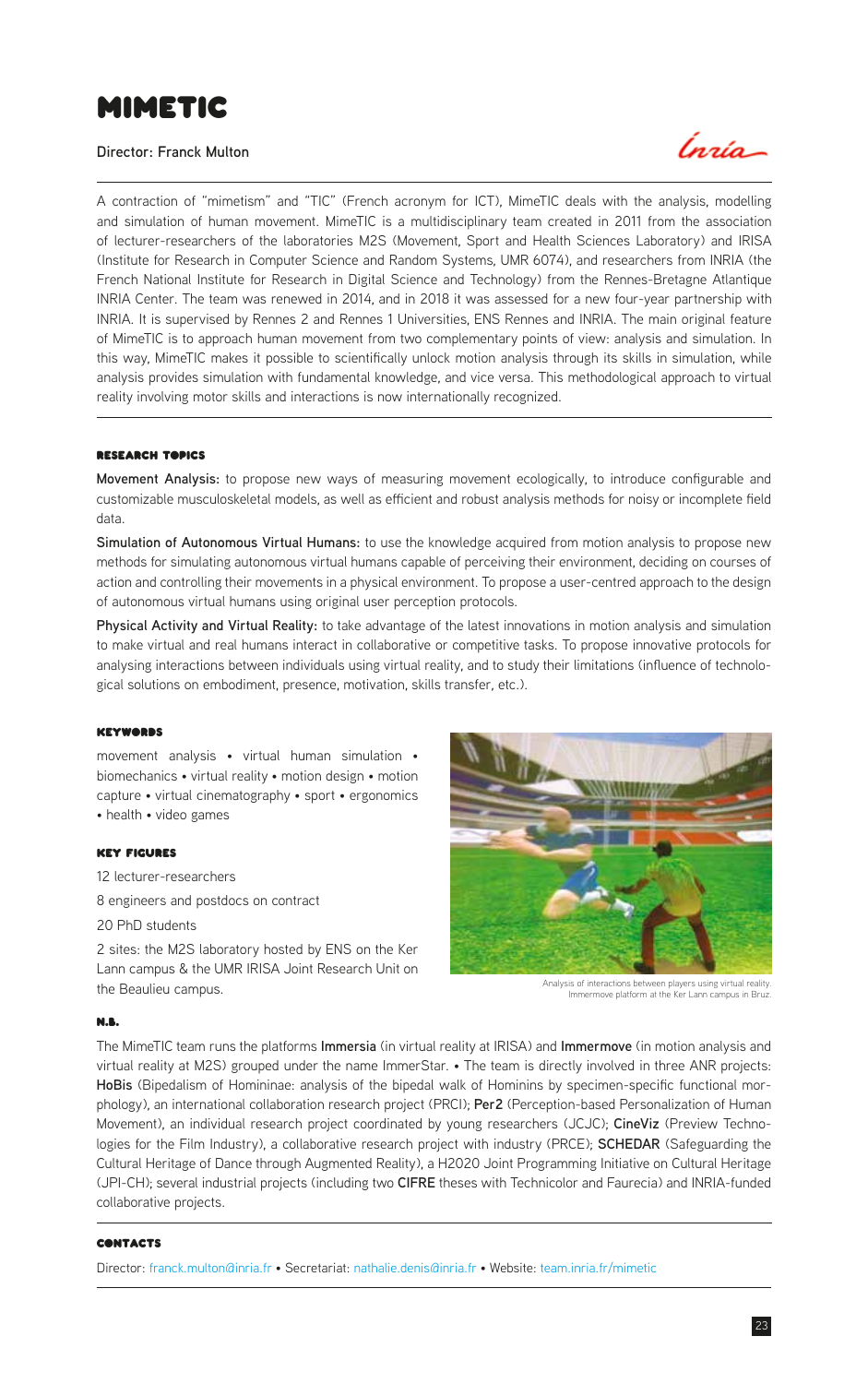# Coastline, environment, REMOTE SENSING, GEOMATICS UMR 6554 (CNRS) LETG

**Director: Françoise Gourmelon** • **Rennes 2 Component: LETG Rennes** • **Director: Samuel Corgne**

LETG is a Joint Research Unit under the supervision of the French National Center for Scientific Research (CNRS), the Research and Higher Education Institution (EPHE) and the universities of Angers, Brest, Caen, Nantes and Rennes 2. Its scientific field is environmental geography. Thanks to its expertise in human geography, physical geography and geomatics, LETG's scientific programme seeks to contribute to knowledge on the interactions between nature and society by focusing on the study of natural and anthropogenic dynamic processes through two approaches: changes of use, conflicts and territorial changes at the sea/land interface, environmental and anthropogenic forcing on the dynamics of vulnerable environments.

## Research Topics

<span id="page-23-0"></span>cnr

The LETG project is in line with the outlook of the CNRS Institute of Ecology and Environment (INEE) by focusing on several research priorities of societal interest relating to the functioning and evolution of **coastal and continental systems** in connection with different types of dynamics, whether these be the consequences of climatic hazards on bio- and abiotic environments and on humans and their activities, or the contribution of new mechanisms to environmental governance.

A wide range of spatial scales (from local to global) and temporal scales (some real time data located at the **Holocene** to take into account changes over the long term, and in the future through prospective scenario building) is mobilized in scientific themes by relying on the various contributions of the digital processing of geographic information (image processing, spatial analysis, modelling-simulation).

Systemic, spatial and temporal: this triple input is organized on the basis of **modelling and prospective approaches**, implementing methods and tools for data acquisition, analysis, representation and dissemination, which are then reflexively and critically analysed for their effective contribution, in particular regarding societal issues in the digital humanities.

#### **Keywords**

environment • coastline • climatology • remote sensing • geomatics • landscapes • ecosystemic services • modelling • spatial dynamics

# Key Figures

58 lecturer-researchers and 12 CNRS researchers • 11 lecturer-researchers, 5 CNRS researchers and 2 research engineers at Rennes 2

11 PhD students registered at Rennes 2



Sentinel-1 multi-temporal colour composition of the Brazilian Amazon (2017, produced by LETG Rennes).

### N.B.

LETG members are involved in the following projects: EU Framework Programme – COST **CONVERGES** (Knowledge conversion for enhancing management of European riparian ecosystems and services, 2017-2021); LIFE-Europe **ADVICLIM** (High-resolution observation of adaptation and mitigation scenarios for viticulture, 2014-2020); ANR **MATS** (Statistical Learning for Environmental Time Series, 2018-2022); ANR **ATCHA** (Supporting Adaptation of Irrigated Agriculture to Climate Change, 2017-2021); ANR **TRASSE** (Trajectories of socio-ecosystems in Latin American watersheds, 2018-2021); **CiClAMEn** (Cities, climate and vegetation: modelling and environmental public policies, CAPES-COFECUB, 2019-2022).

# **CONTACTS**

Director: [samuel.corgne@univ-rennes2.fr](mailto:samuel.corgne%40univ-rennes2.fr?subject=) • Secretariat: [roselyne.billy@univ-rennes2.fr](mailto:roselyne.billy%40univ-rennes2.fr?subject=) Websites: [international.univ-rennes2.fr/structure/letg](https://international.univ-rennes2.fr/structure/letg) **&** [letg.cnrs.fr](https://letg.cnrs.fr/mot20.html?lang=en)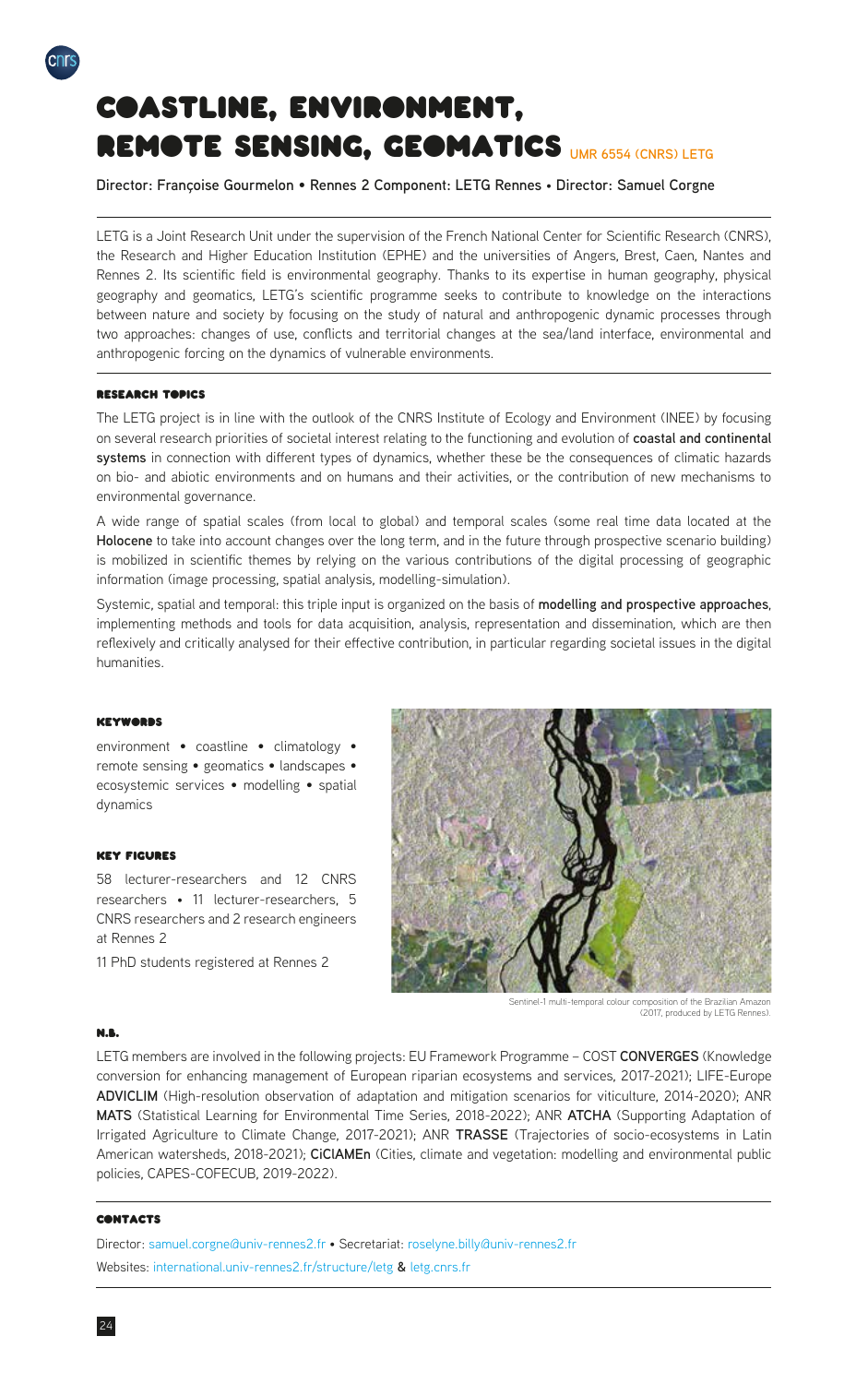

# <span id="page-24-0"></span>Mathematics Institute of Rennes

**UMR 6625 (CNRS) IRMAR**

**Director: Sylvain Duquesne** • **Rennes 2 Component: IRMAR Rennes 2** • **Director: Jacques Bénasséni**

IRMAR is one of the ten largest mathematical laboratories in France. It covers a wide range of topics, from the most fundamental to the most applied. Multi-site and multi-supervised, it brings together the majority of mathematics professionals in the Rennes region. It includes mathematicians from the Universities of Rennes 1 and Rennes 2, the French National Center for Scientific Research (CNRS), ENS Rennes, the National Institute of Applied Sciences (INSA) (the supervisors), teams from Agrocampus, the Directorate General for Armament (DGA Information Superiority, French Ministry of the Armed Forces), Graduate School for Statistics and Data Science (ENSAI). It also hosts three teams from the French National Institute for Research in Digital Science and Technology (INRIA).

# Research Topics

The statisticians of the Rennes 2 component for the Mathematics Research Institute, Rennes (IRMAR) form a team of a dozen lecturer-researchers whose research topics range from applied statistics to mathematical statistics, with the following main themes: **nonparametric statistics**, **statistical learning**, **statistical processes**, **multivariate statistical analysis**. IRMAR regularly publishes in international journals, and is involved in the organization of working groups, seminars, symposia and study days such as the STAR Days or the recent DYNSTOCH colloquium. It has developed national and international research collaborations (notably in the United States, United Kingdom, Poland and Germany) in its discipline and in other disciplines such as medicine, genomics, neurosciences, economics and geography, and also interacts with industry.



Mandelbrot set (numerical experiment in mathematics).

#### N.B.

IRMAR is co-founder and partner of the **LabEx Center Henri Lebesgue** and heavily invested in the *Annales Henri Lebesgue*, a new non-profit generalist mathematics journal created in 2017.

The **IRMAR Library**, a fundamental tool in mathematical research, is particularly well stocked with a sizeable documentary collection of 30,500 books and access to 295 revues. It also attracts researchers from beyond IMRAR's scope (other regional bodies or laboratories that work interactively with mathematics).

IRMAR members publish several hundred research articles each year. Several of them are also authors of books and reference books. This significant scientific activity is what has built the laboratory's

#### **KEYWORDS**

digital analysis • probabilities • statistics • mathematical modelling and simulation • robotics • cybersecurity • mechanics

# Key Figures

102 lecturer-researchers, 14 CNRS researchers and 67 PhD students • 12 lecturer-researchers at Rennes  $\mathfrak{D}$ 

- 15 weekly seminars
- 1 monthly colloquium

solid international reputation, which in reality means **hosting about forty colleagues from foreign universities each year** for a length of time that varies from two weeks to two months, and organizing many **congresses** and various encounters and meet-ups. This reputation means that IRMAR hosts several foreign postdocs every year and regularly recruits new permanent members internationally.

# **CONTACTS**

Director: [jacques.benasseni@univ-rennes2.fr](mailto:jacques.benasseni%40univ-rennes2.fr?subject=) • Secretariat: [chantal.halet@univ-rennes1.fr](mailto:chantal.halet%40univ-rennes1.fr?subject=) Website: [international.univ-rennes2.fr/structure/irmar](https://international.univ-rennes2.fr/structure/irmar)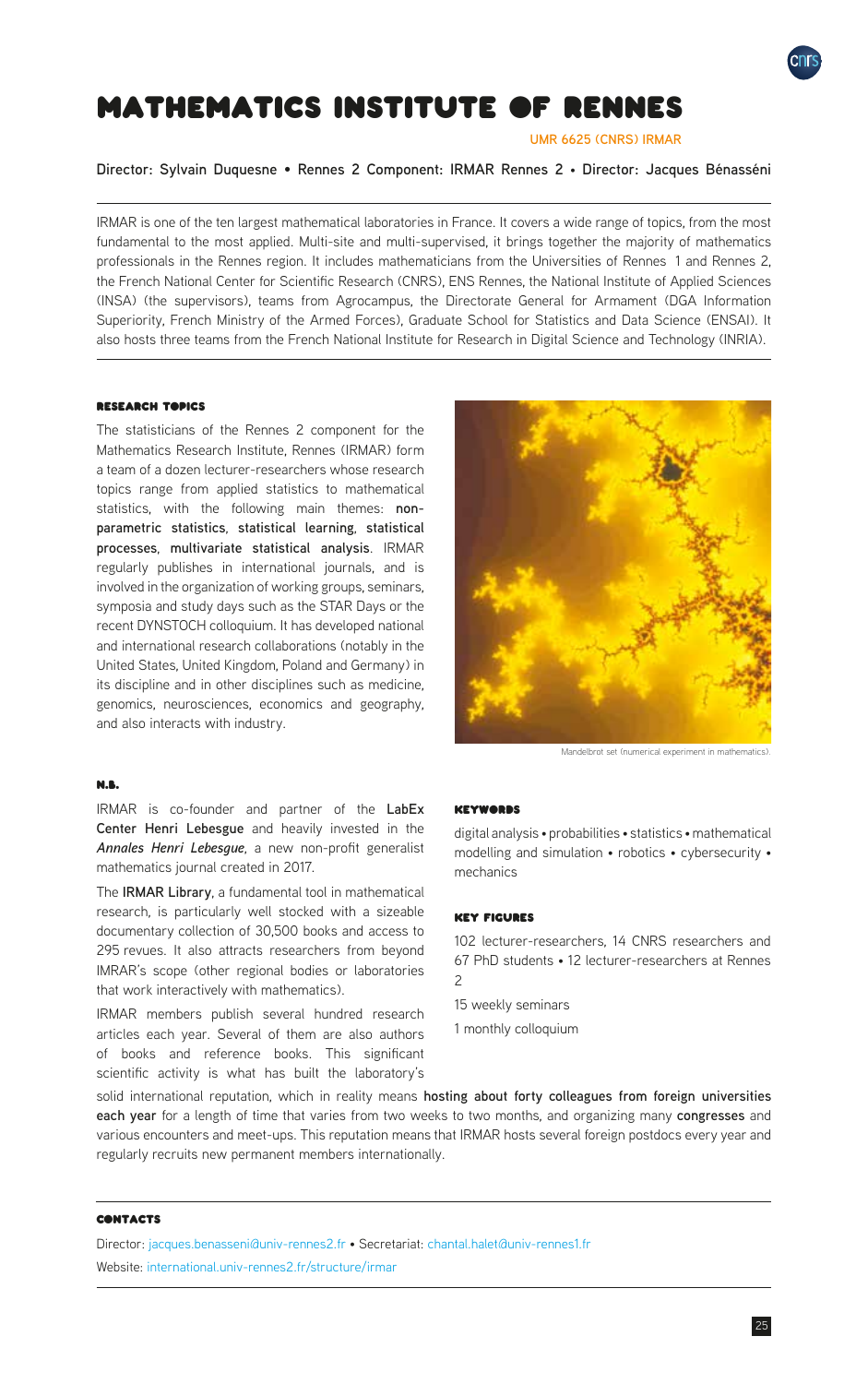# <span id="page-25-0"></span>Scientific Interest Groups (GIS)

This organizational form was created in 1996. Attached to an institution, the GISs facilitate collaboration between several academic or non-academic institutions around a theme or a scientific competence. Rennes 2 University is the lead institution of five Scientific Interest Groups (GISs) and partner for around twenty, including: the national GISs Gender Institute, Institute of the Americas, at the local level with GIS Brittany Remote Sensing (BreTel), Europe, Center for scientific resources and expertise on water management in Brittany (CRESEB) or Marsouin (Armorican Rudimentary Research on the information society and uses of the internet).

# Irish Studies: Networks and Challenges

**Chair of the Scientific Committee: Fiona McCann** • **Chair of the Steering Committee: Sylvie Mikowski** • **Director: Anne Goarzin**

The creation of the Scientific Interest Group (GIS) Irish Studies: networks and challenges (EIRE) is an initiative of the French Society of Irish Studies (SOFEIR). Inaugurated in Paris in January 2019 in the presence of Patricia O'Brien, Ambassador of Ireland to France, it currently has 50 individual members and 22 university partners, including two foreign universities (Dublin and Belfast). EIRE enables resear-



chers from different disciplines whose research is related to Ireland to form a scientific network around common issues. It sets out to design and finance ambitious, targeted and innovative research projects on an international scale. The work will focus on two research topics:

A. The Irish diaspora: economic aspects, migration, integration. Co-leaders: Anne Groutel (University Paris 1 Panthéon-Sorbonne) and Grainne O'Keeffe (Rennes 2 University).

B. Human Rights and Democracy: what are the Irish models? Co-leaders: Karin Fischer (University of Orléans) and Nathalie Sebbane (University Paris 3 Sorbonne Nouvelle).

Three Rennes 2 Research Units are currently involved in EIRE: the Center for Breton and Celtic Research (CRBC), the Interdisciplinary Laboratory of research in societal innovations (LiRIS) and English-Speaking Countries: Communities and Writing (ACE).

The EIRE Scientific Interest Group (GIS) has secured funding from the Ministry for Diaspora and International Development as part of its Global Irish strategy for the 2019-2021 period. It is hosted by the Research Unit of the Faculty of Languages at Rennes 2 University and directed by Anne Goarzin, Professor of Irish Literature and Culture at Rennes 2 University. Fiona McCann, professor at the University of Lille and member of the French University Institute (IUF), is president of the Scientific Council. Sylvie Mikowski, professor at the University of Reims, is president of the steering committee.

**p [sofeir.fr/en](http://sofeir.fr/en/recherche/groupement-dinteret-scientifique-eire)**

# Rennes Planning and Urbanism Institute

# **Chair: Guy Baudelle** • **Director: Jean-Pascal Josselin**

The GIS IAUR was created in February 2012. In the fields of urban planning, development, architecture, housing and construction, it federates the activities of its member institutions: Rennes 2 University (leader of the Scientific Interest Group, GIS), Sciences Po Rennes (Institute of Political Studies, IEP), the National School of Architecture of Brittany (INSAB), the National Institute of Applied Sciences (INSA) and Rennes 1 University.



Through the IAUR, institutions carefully construct exchanges and collaborations with the aim of inter-institution co-production of educational, scientific, technological and social innovations. These are mostly project-based and in connection with the local areas, and mobilize students, lecturer-researchers, elected officials, economic and social stakeholders, and volunteer citizens. Its projects are by definition transdisciplinary (sociology, geography, architecture, engineering sciences, earth sciences, legal, economic and management sciences, visual arts, etc.) and cross-reference academic and local stakeholder knowledge. The IAUR aims to mobilize a wide network of academic, institutional and professional partners around societal and territorial challenges, at the regional, national and international level, in particular by being an active member of the APERAU (Association for the Promotion of Teaching and Research in Urban Planning and Development).

**p [iaur.fr](http://www.iaur.fr)**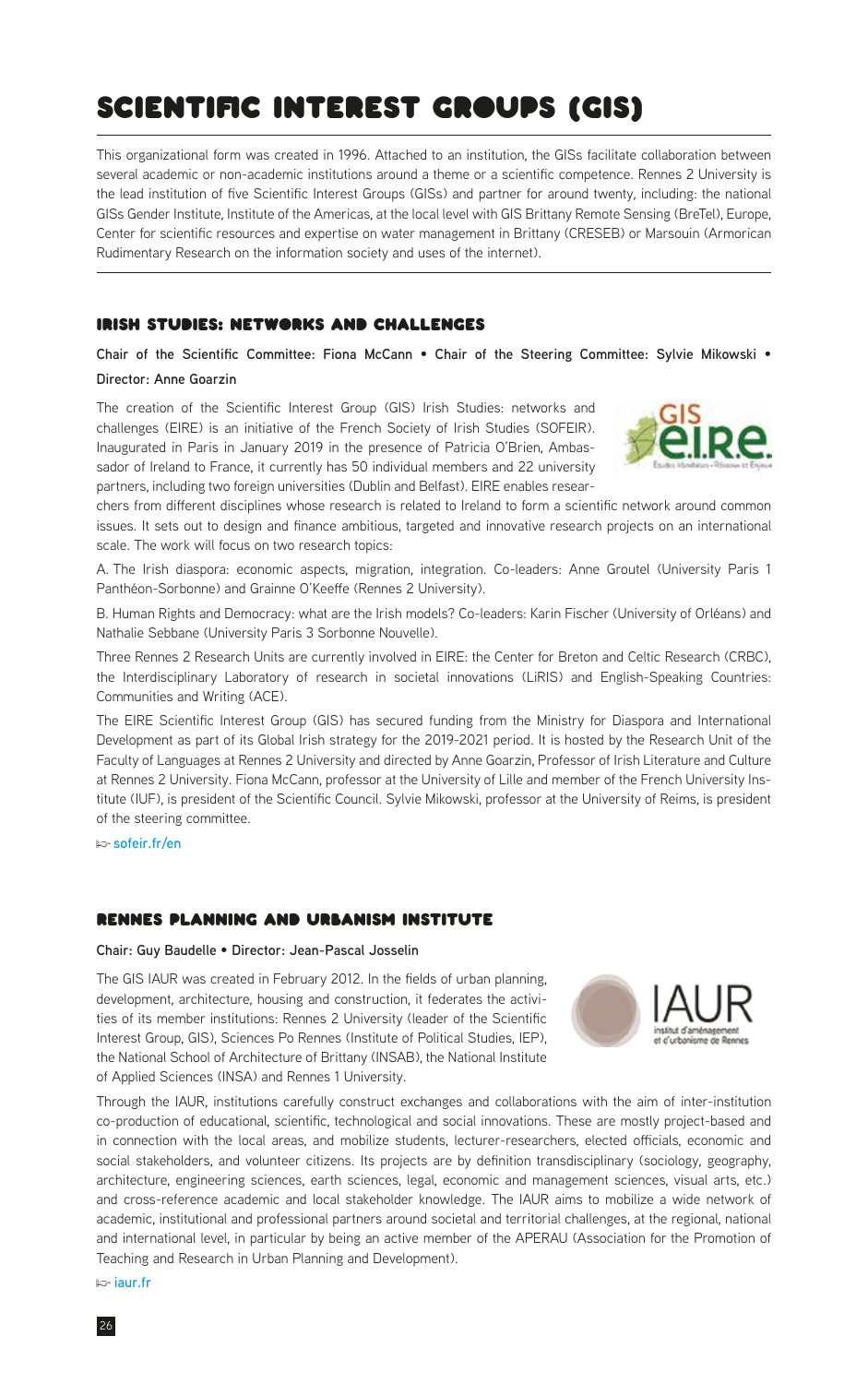# Appearance, the Body and Society

### **Director: Jean-Pierre Lethuillier**

The GIS Acorso is hosted by the Tempora team of Rennes 2 University. At the heart of its project is reflection on identity construction, in the broadest sense of the term, and on the role that individual and collective appearances have played over the last five centuries, and continue to play today. It develops this reflection from the issues that lie at the inter-



section of the history of tangible culture and techniques, the body and gender. Its activity is highly multidisciplinary, in particular associating history, ethnography, sociology, art sciences and communication sciences.

It brings sources closer by questioning, alongside texts or images, the objects kept in museums or private collections, and their materiality. One of its fundamental characteristics is its close collaboration between academic research centers and museums. The GIS connects researchers from several continents, including Europe and America, and is comprised of some forty institutional partners. It is attentive to the diversity of societal issues involving appearances and identities, as well as the diversity of methods and approaches.

The website gis-acorso.com provides information on the GIS's activity and aims to develop information that is constantly updated on research programmes, scientific events, publications and grey literature. It is a gateway between researchers and provides guidance on how to put together research projects.

The GIS also publishes the digital journal *Apparence(s)*, created in 2007 and hosted at Rennes 2 since 2019. The objective is to very quickly arrive at two annual editions, in French and English, to work on research dossiers that are of interest to the GIS in a comparative perspective, through a scientific committee that is spread across Europe.

**p [acorso.org/en/home](https://acorso.org/en/home/)**

# Archives of Art Criticism

# **Chair: Jean-Marc Poinsot** • **Director: Antje Kramer-Mallordy**

With 89 archival collections, 449 writing collections, and over 100,000 books, the Archives of Art Criticism is a unique international resource center. Its mission is to collect, preserve and promote writings, documents and archives of active art critics since the mid-20th century. They shed light on the place of criticism in debates on art and contemporary society. Eminent figures of art criticism in France, Pierre Restany, Michel Ragon and Frank Popper have supported the project from the outset by donating a significant part of their personal archives such as notes, typescripts, correspondence with artists, photographs, videos, and sound recordings.

Three institutions have come together as a GIS to manage the Archives: Rennes 2 University, the National Institute of Art History (INHA) and the International Association of Art Critics (AICA). The collection of written and archival collections is accompanied by document management, the establishment of scientific research programmes, the hosting of researchers and students from all over the world, and the promotion of these collections through events such as symposia and exhibitions organized in partnership with other institutions and cultural actors. ACA also ensures a continuous cultural activity through public meetings, debates and publications on contemporary art. From this point of view, the publication of *Critique* 



Documents from the collections of the Biennale de Paris and Pierre Restany.

*d'art*, a journal on the international current events of critical literature on contemporary art, is considered to be a professional tool developed in collaboration with the major actors of criticism and theory on the art of the 20th and 21st centuries.

**p [archivesdelacritiquedart.org](https://www.archivesdelacritiquedart.org)**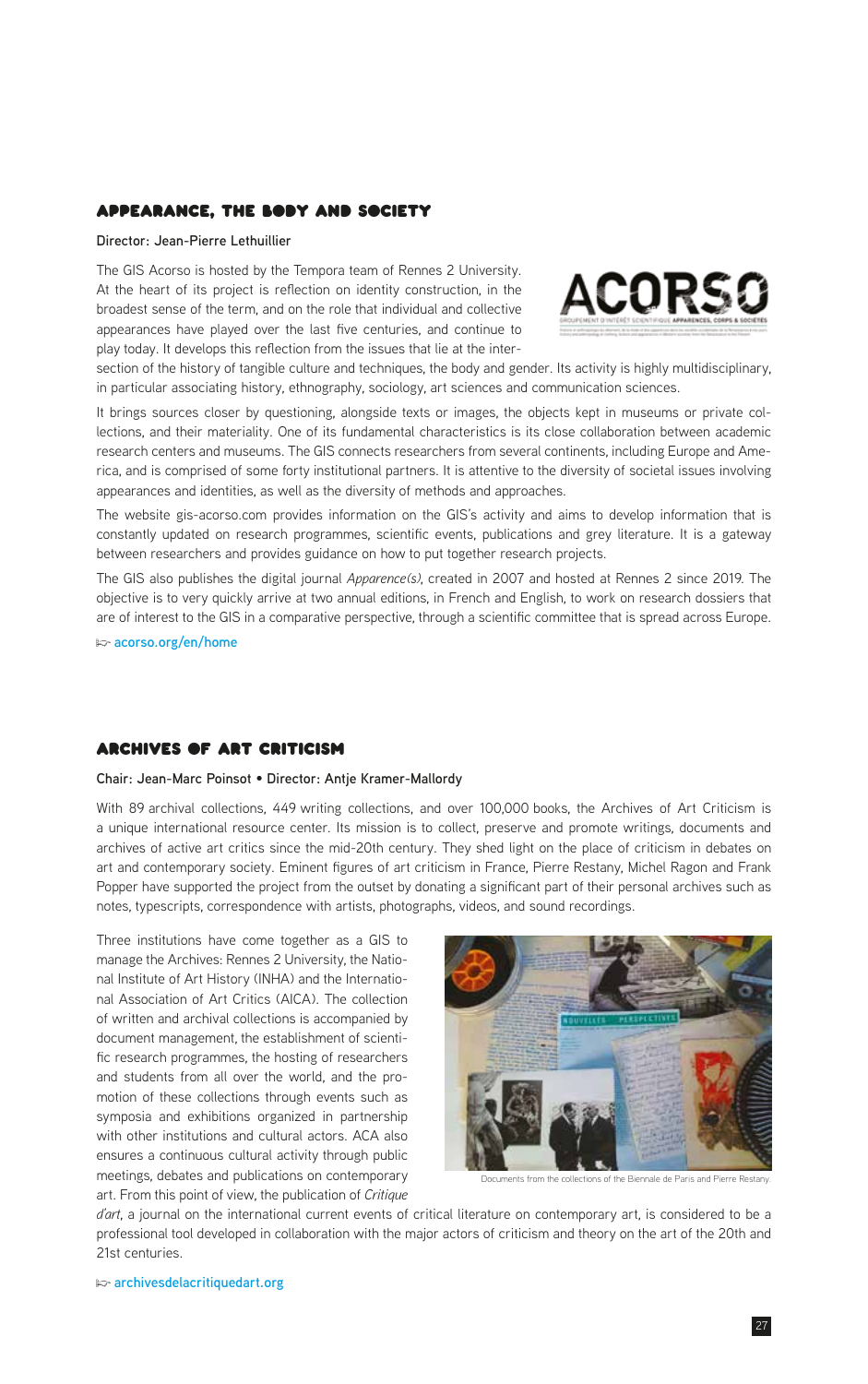# <span id="page-27-0"></span>Institute of the Americas, Rennes

#### **Chair: Jimena Obregón Iturra** • **General Secretary: Luc Capdevila**

The Institute of the Americas, Rennes (IDA-Rennes) was established in 2003 and became a scientific interest group (GIS) in 2006. It brings together lecturer-researchers and researchers working on the Americas (North and South)

and from different departments on the Rennes University site: Rennes 2, Sciences Po Rennes (Institute of Political Studies, IEP), Rennes 1, Agrocampus Ouest, and EHESP School of Public Health. It became a Human Sciences Institute in Brittany (MSHB) research platform in 2010.



The objective of Institute of the Americas in Rennes (IDA-Rennes) is to fede-

rate all research, teaching (mainly Master's courses and PhDs) or cooperation activities relating to spaces, societies and cultures in the Americas, in Rennes and in Brittany, but also in connection with external scientific partners, in France (within the IDA framework) or abroad. The innovative aspect of IDA-Rennes is based on the one hand on the cross-cutting nature of its disciplinary and institutional operations, and on the other hand on the thematic perspective of the links that can unite or divide "the" Americas.

In addition to the teaching and research activities of its members, IDA-Rennes' activities focus on various multidisciplinary and inter-institutional initiatives: international Master's degree in the Americas, a chair of visiting professors, annual research seminars, and various forms of pooling and promoting the work carried out on the Americas that include seminars, jointly-designed teaching, documentary series, collective research projects, public courses, and symposiums.

Rennes 2 University created the Chair of the Americas in 2003 and entrusted its scientific management to the Institute of the Americas in Rennes. A hundred or so researchers have thus been able to come and work in Rennes for one or more months and this has gradually created a unique university network that has made Rennes into an internationally recognized center for trans-American studies.

IDA-Rennes is a partner of the Institute of the Americas, a national project created as a GIS in 2007 that currently brings together some sixty higher education and research institutions.

**p [idarennes.hypotheses.org](https://idarennes.hypotheses.org)**

# networks

# French language and francophone expressions

# **French Coordination: Philippe Blanchet** • **Algerian Coordination: Hajj Miliani**

The Franco-Algerian research and doctoral training network on the French language and francophone expressions was created in 2012 and renewed for the 2015 and 2017 period (until 2021) by an intergovernmental agreement. Its mission is scientific contribution, and the institutional and pedagogical implementation of Franco-Algerian academic cooperation on the subject of the French language in Algeria. This



network follows on from the Algerian-French Doctoral School of French (EDAF) that was set up through a priority cooperation agreement for 2004-2011 to boost the potential of Algerian lecturer-researchers in French.

LaFEF (French language and francophone expressions) brings together some fifty research units in the two countries, in addition to EDAF that continues to provide doctoral support in many Algerian universities. It is coordinated by a bilateral Scientific Committee and two designated coordinators from each country. LaFEF has an annual budget of €250,000 to €350,000 in both countries and employs three design engineers based in Rennes 2. PREFICS of Rennes 2 University has been the leader and operator for the French part since its creation.

This network contributes to the training of young academics in research and through research by promoting co-directorship, co-supervision of theses and shared research programmes in the fields of French language teaching, the study of francophone literature, and language sciences. It accompanies scientific publications, the organization of scientific events, and the continuation and development of research collaborations established between Algerian and French university teams.

**p [lafef.net](http://lafef.net)**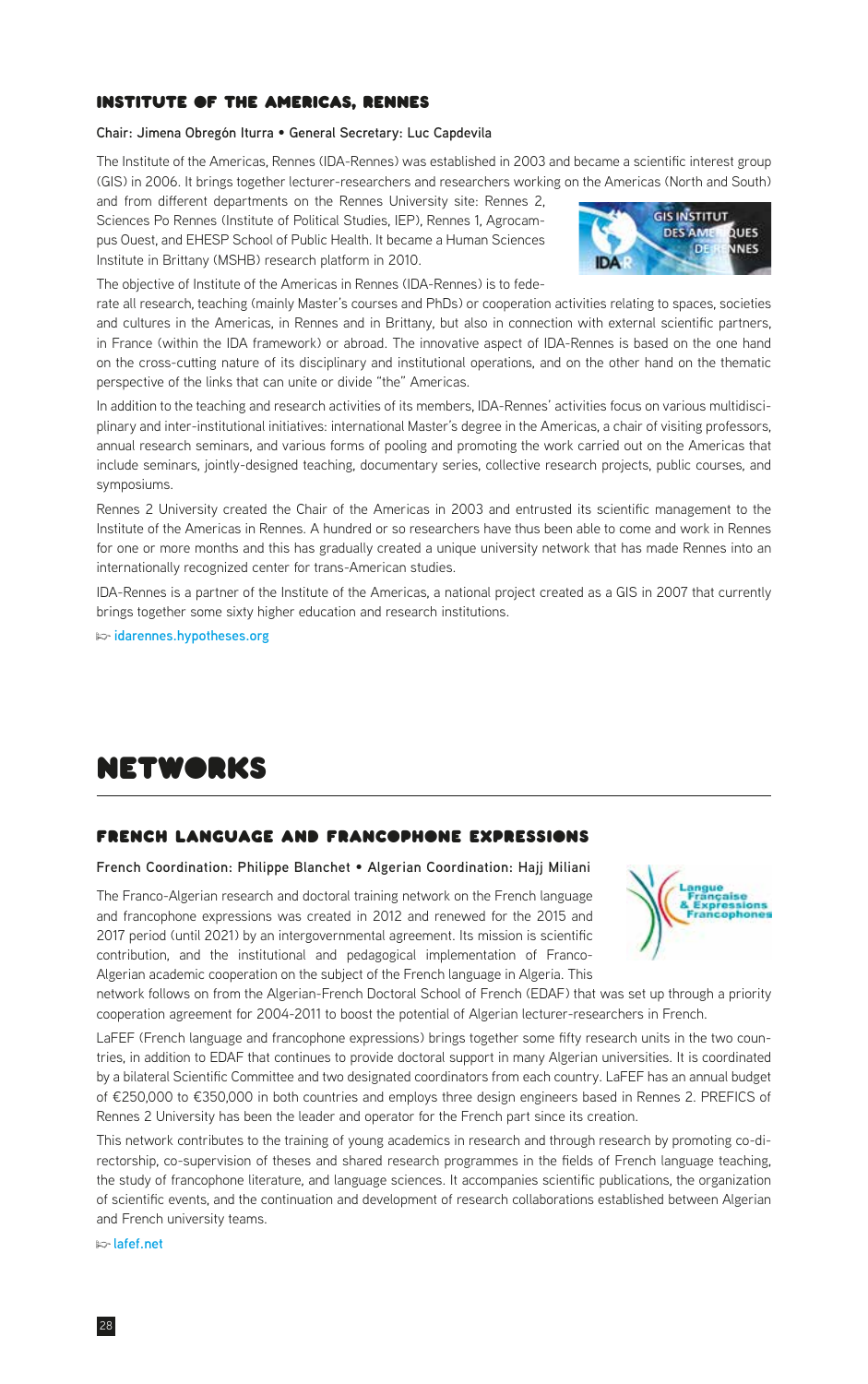29

# MINORITY LANGUAGES AND CULTURES

# **Co-directors: Erwan Hupel (Rennes 2) & Martine Berthelot (UPVD)**

The Inter-University Study Group (GIE) Minority Languages and Cultures was created in March 2019 on the initiative of the Breton and Celtic Department of Rennes 2 University. Its purpose is to federate and boost research and teaching activities on minority languages and cultures. Its aim, therefore, is to promote French and international partnerships and to encourage cooperation between researchers (who are too often isolated) around three fields: literature, languages and language learning, and translation studies, cultures and plural identities.

The GIE currently brings together 15 lecturer-researchers spread over four universities: Bordeaux-Montaigne, Rennes 2, University of Pau and the Pays de l'Adour (UPPA), University of Perpignan Via Domitia (UPVD). Four minority language areas are studied: Basque, Breton, Catalan and Occitan. The first research programme on minority language literatures extended this cooperation to other universities in France (University of Clermont Auvergne, University of Corsica, University of Poitiers, etc.) and abroad (Humboldt-Universität, Berlin, UC Louvain University, Université Sainte-Anne, Canada, etc.).

The publishing of the GIE's research is ensured by the Éditions TIR, hosted by the Breton and Celtic Department of Rennes 2 University.

**contact: erwan.hupel@univ-rennes2.fr**

# Network against Racism and Anti-Semitism

The Network against Racism and Anti-Semitism (RRA) brings together, under a contractual framework, research units attached to different institutional partners (universities, French National Center for Scientific Research (CNRS), associations, public or private institutions). This federative structure, through the decompartmentalization of disciplines and the development of multidisciplinarity, will contribute to the emergence of new research projects. Its main objectives are bringing together research units, laboratories and institutional partners around a common scientific strategy. It forms inter-university and multidisciplinary research teams that study specific themes in order to res-

pond to calls for tenders, action-research, European projects, etc. The aim is therefore to pool expertise between disciplines, and to strengthen collaborations between the various constituent units to give their work more visibility and to promote scientific activities and training: dissemination of information and a scientific overview of the data related to these issues.

Main missions

- To establish relations with institutions and associations that, through their activities, exercise civic missions.
- To offer a dynamic research structure to the racism and the anti-Semitism and the secularism referents of the French Ministry of Education, Higher Education and Research.
- To constitute a pool of authentic academic experts to meet the various information and training needs in public services and civil society.
- To organize a working seminar for each team to present their work, as well as a biennial colloquium in the network member universities or institutions.

Through RRA, its partner universities would be eligible to apply for the Diversity Label by AFNOR Certification.

In 2019, the Academic Council gave Rennes 2 approval to join this network, which already includes a number of lecturer-researchers from our institution.

# photo credits





P. I & III (cover): © Sébastien Boyer /Rennes 2 University. • P. 4: © Piero Falchetta. • P. 5: © Mario Denti /UMR 6566 (CNRS) CReAAH. • P. 6: © Hélène Jannière. • P. 7: © Felice Varini, ADAGP. Photo. gae. Courtesy of the artist and Frac Bretagne, Rennes. • P. 8: © Canadian Filmmakers Distribution Centre. • P. 11: © Mikael Bodlore-Penlaez, Erwan Chartier Le Floch, Divi Kervella, *Atlas des mondes celtiques*, Spézet, Coop Breizh, 2014. • P. 12: © Library of Congress. • P. 13: © Métissages : le tissu social/FASTI. • P. 14: © UMR 6566 (CNRS) ESO. • P. 15: © Pavlo Vakhrushev. • P. 16: © Emily Allchurch (www.emilyallchurch.com). •<br>P. 17: © SpY (spy-urbanart.com). • P. 18-19: all rights reserved. • LETG Rennes. • P. 25: © Jean-François Colonna / CNET / Lactamme / CNRS Photothèque. • P. 26, top: © SOFEIR; bottom: © IAUR. • P. 27, top: © ACORSO; bottom: © INHA – Archives of Art Criticism Collection. • P. 28, top: © IDA-Rennes; bottom: © LaFEF. • P. 29, top: © GIE Minority Languages and Cultures; bottom: © TheVisualsYouNeed (Adobe Stock).